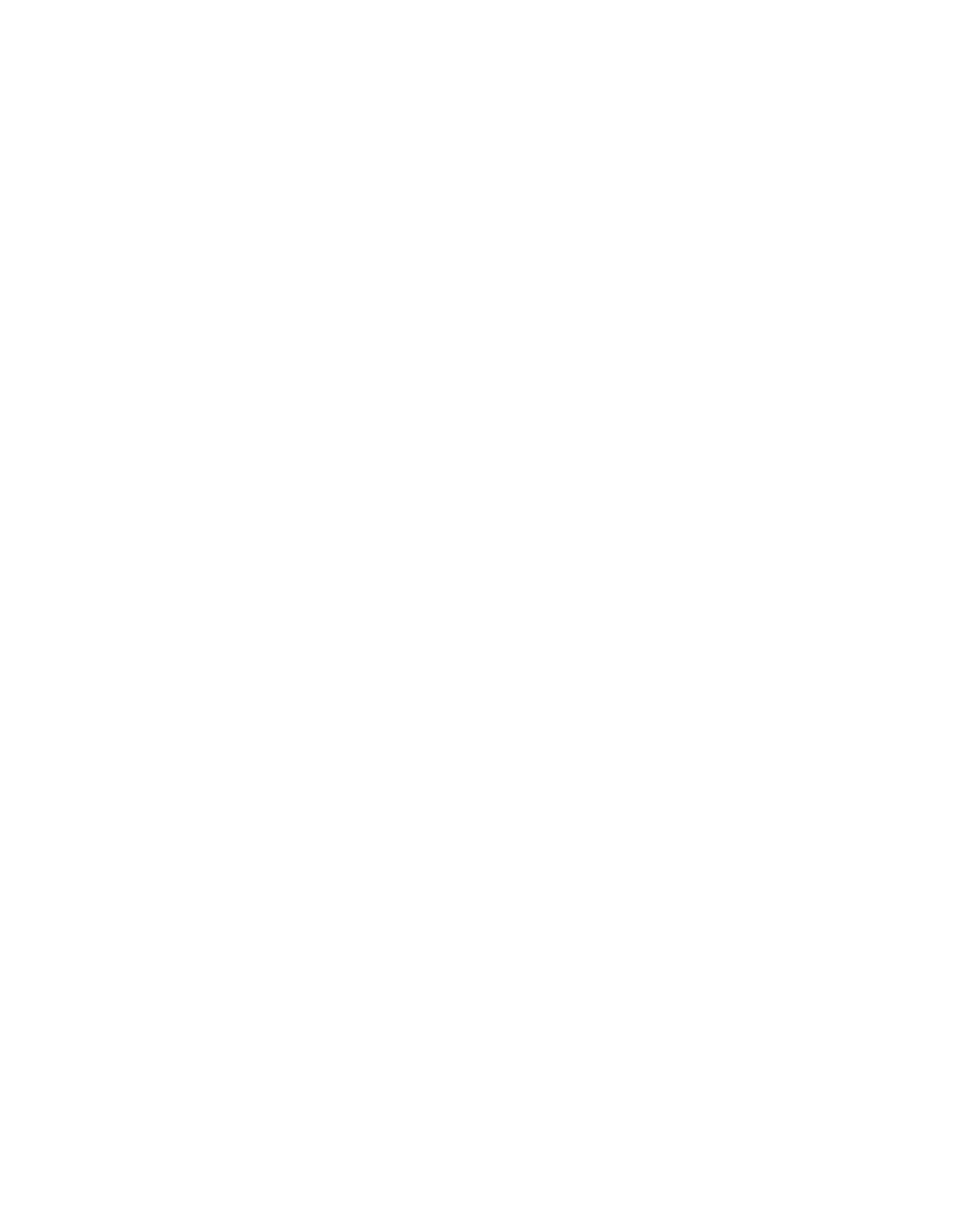## **ENGROSSED SUBSTITUTE HOUSE BILL 1088** \_\_\_\_\_\_\_\_\_\_\_\_\_\_\_\_\_\_\_\_\_\_\_\_\_\_\_\_\_\_\_\_\_\_\_\_\_\_\_\_\_\_\_\_\_\_\_

\_\_\_\_\_\_\_\_\_\_\_\_\_\_\_\_\_\_\_\_\_\_\_\_\_\_\_\_\_\_\_\_\_\_\_\_\_\_\_\_\_\_\_\_\_\_\_

Passed Legislature - 1991 Regular Session

**State of Washington 52nd Legislature 1991 Regular Session By** House Committee on Judiciary (originally sponsored by Representatives Appelwick and Paris).

Read first time March 6, 1991.

 AN ACT Relating to uniform transfers to minors; amending RCW 11.76.095, 11.98.170, 67.70.220, and 11.92.140; adding a new chapter to Title 11 RCW; repealing RCW 11.93.010, 11.93.020, 11.93.030, 11.93.040, 11.93.050, 11.93.060, 11.93.070, 11.93.080, 11.93.900, 11.93.910, 11.93.911, 11.93.912, 11.93.920, and 11.76.090; providing an effective date; and declaring an emergency.

BE IT ENACTED BY THE LEGISLATURE OF THE STATE OF WASHINGTON:

 NEW SECTION. **Sec. 1.** DEFINITIONS. Unless the context clearly requires otherwise, the definitions in this section apply throughout this chapter.

 (1) "Adult" means an individual who has attained the age of twenty-one years.

 (2) "Benefit plan" means an employer's plan for the benefit of an employee or partner.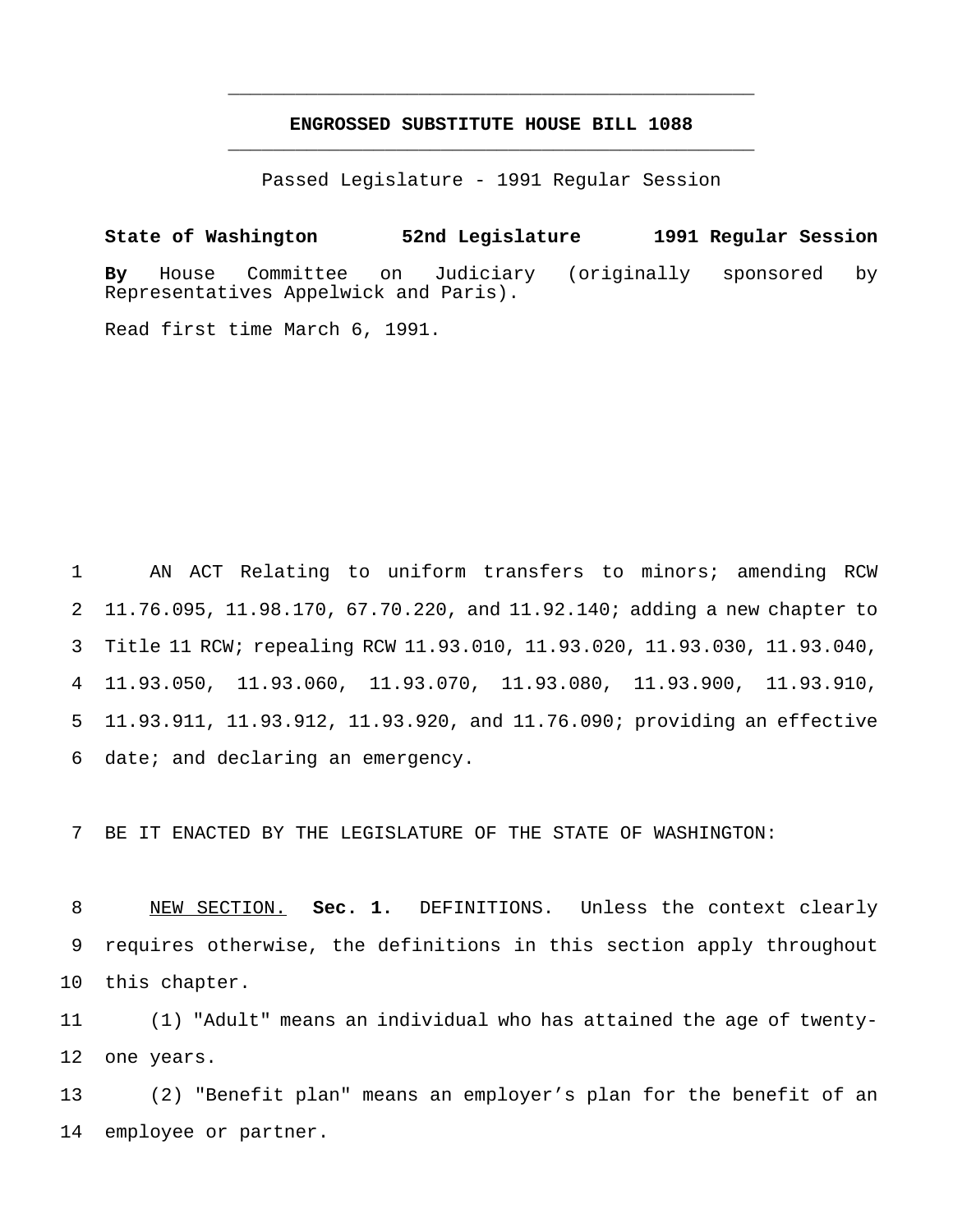(3) "Broker" means a person lawfully engaged in the business of effecting transactions in securities or commodities for the person's own account or for the account of others.

 (4) "Guardian" means a person appointed or qualified by a court to act as general, limited, or temporary guardian of a minor's property or a person legally authorized to perform substantially the same functions. Conservator means guardian for transfers made under another state's law but enforceable in this state's courts.

(5) "Court" means a superior court of the state of Washington.

 (6) "Custodial property" means (a) any interest in property transferred to a custodian under this chapter and (b) the income from and proceeds of that interest in property.

 (7) "Custodian" means a person so designated under section 9 of this act or a successor or substitute custodian designated under section 18 of this act.

 (8) "Financial institution" means a bank, trust company, savings institution, or credit union, chartered and supervised under state or federal law.

 (9) "Legal representative" means an individual's personal representative or guardian.

 (10) "Member of the minor's family" means the minor's parent, stepparent, spouse, grandparent, brother, sister, uncle, or aunt, whether of the whole or half blood or by adoption.

 (11) "Minor" means an individual who has not attained the age of twenty-one years.

 (12) "Person" means an individual, corporation, organization, or other legal entity.

 (13) "State" includes any state of the United States, the District of Columbia, the Commonwealth of Puerto Rico, and any territory or possession subject to the legislative authority of the United States. ESHB 1088.SL p. 2 of 26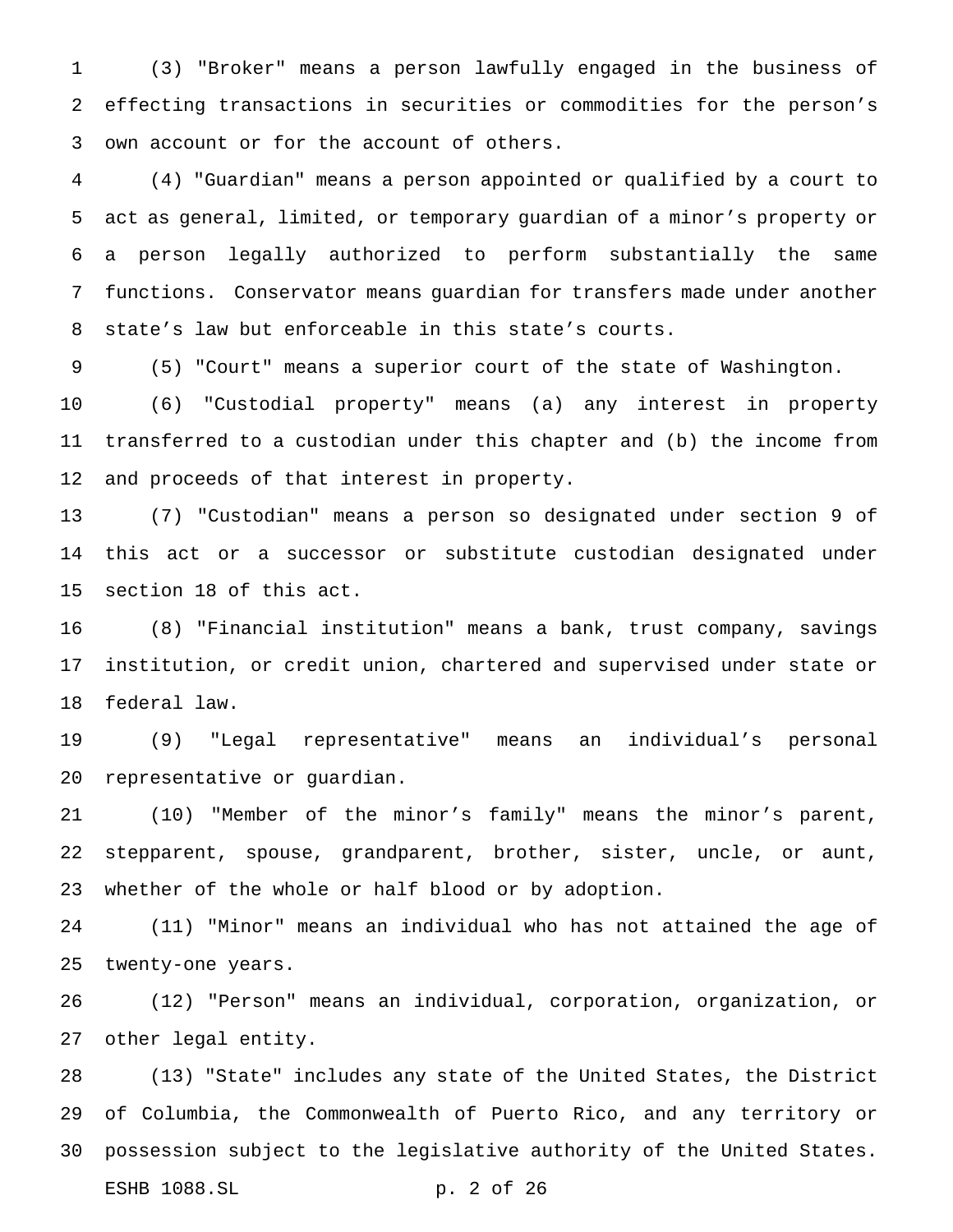(14) "Transfer" means a transaction that creates custodial property under section 9 of this act.

 (15) "Transferor" means a person who makes a transfer under this chapter.

 (16) "Trust company" means a financial institution, corporation, or other legal entity, authorized to exercise general trust powers.

 NEW SECTION. **Sec. 2.** SCOPE AND JURISDICTION. (1) This chapter applies to a transfer that refers to this chapter in the designation under section 9(1) of this act by which the transfer is made if at the time of the transfer, the transferor, the minor, or the custodian is a resident of this state or the custodial property is located in this state. The custodianship so created remains subject to this chapter despite a subsequent change in residence of a transferor, the minor, or the custodian, or the removal of custodial property from this state.

 (2) A person designated as custodian under this chapter is subject to personal jurisdiction in this state with respect to any matter relating to the custodianship.

 (3) A transfer that purports to be made and which is valid under the uniform transfers to minors act, the uniform gifts to minors act, or a substantially similar act of another state is governed by the law of the designated state and may be executed and is enforceable in this state if at the time of the transfer, the transferor, the minor, or the custodian is a resident of the designated state or the custodial property is located in the designated state.

 (4) A matter under this chapter subject to court determination is governed by the procedures provided in chapter 11.96 RCW. However, no guardian ad litem is required for the minor, except under section 19(1) of this act, in the case of a petition by a unrepresented minor under the age of fourteen years.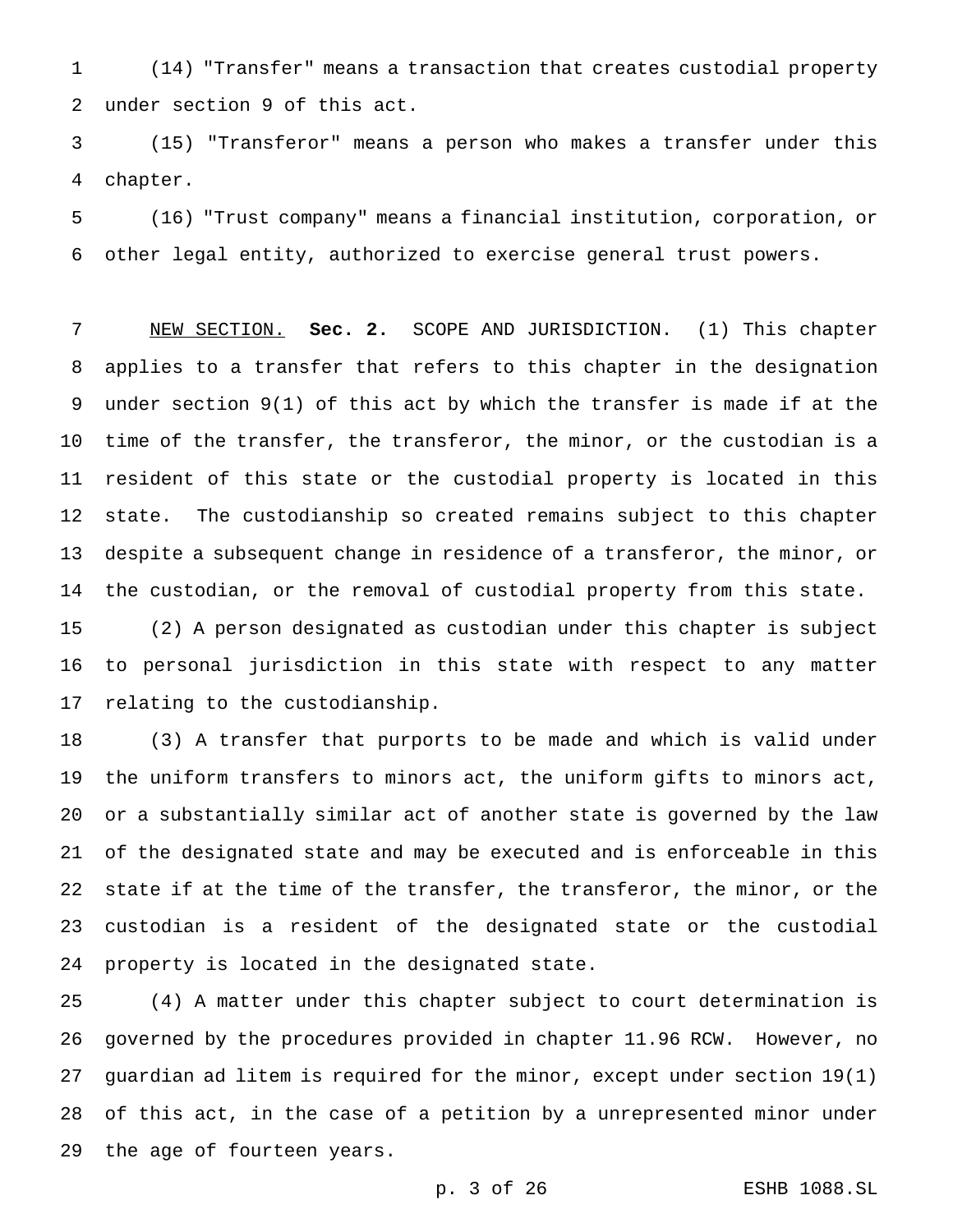NEW SECTION. **Sec. 3.** NOMINATION OF CUSTODIAN. (1) A person having the right to designate the recipient of property transferable upon the occurrence of a future event may revocably nominate a custodian to receive the property for a minor beneficiary upon the occurrence of the event by naming the custodian followed in substance by the words: "... as custodian for .......... (name of minor) under the Washington uniform transfers to minors act." The nomination may name one or more persons as substitute custodians to whom the property shall be transferred, in the order named, if the first nominated custodian dies before the transfer or is unable, declines, or is ineligible to serve. The nomination may be made in a will, a trust, a deed, an instrument exercising a power of appointment, or in a writing designating a beneficiary of contractual rights which is registered with or delivered to the payor, issuer, or other obligor of the contractual rights.

 (2) A custodian nominated under this section shall be a person to whom a transfer of property of that kind may be made under section 9(1) of this act.

 (3) The nomination of a custodian under this section does not create custodial property until the nominating instrument becomes irrevocable or a transfer to the nominated custodian is completed under section 9 of this act. Unless the nomination of a custodian has been revoked, upon the occurrence of the future event the custodianship becomes effective and the custodian shall enforce a transfer of the custodial property pursuant to section 9 of this act.

 NEW SECTION. **Sec. 4.** TRANSFER BY GIFT OR EXERCISE OF POWER OF APPOINTMENT. A person may make a transfer by irrevocable gift to, or the irrevocable exercise of a power of appointment in favor of, a custodian for the benefit of a minor pursuant to section 9 of this act. ESHB 1088.SL p. 4 of 26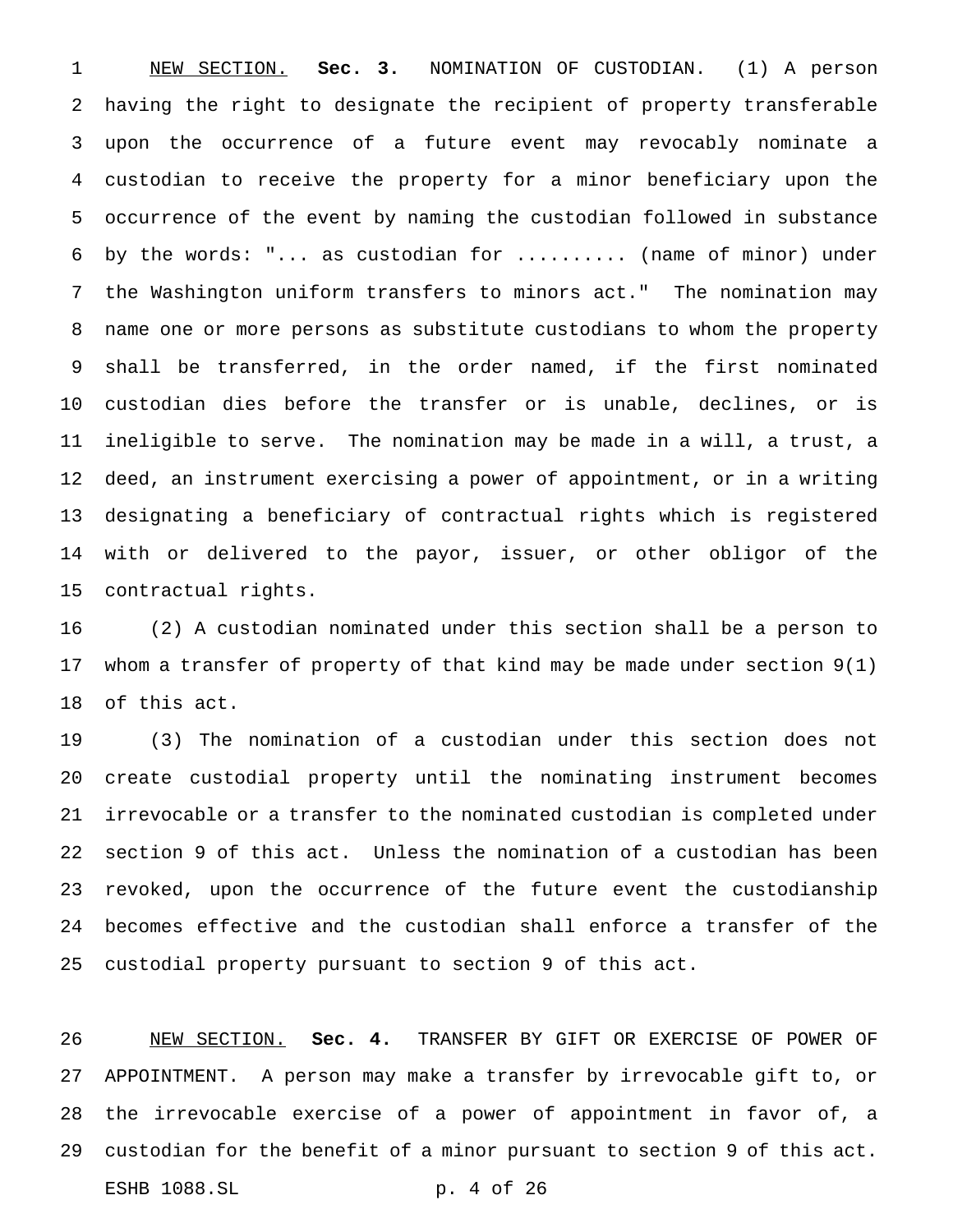NEW SECTION. **Sec. 5.** TRANSFER AUTHORIZED BY WILL OR TRUST. (1) A personal representative or trustee may make an irrevocable transfer pursuant to section 9 of this act to a custodian for the benefit of a minor as authorized in the governing will or trust. The personal representative or trustee may designate himself or herself as custodian provided he or she falls within the class of persons eligible to serve as custodian under section 9(1) of this act.

 (2) If the testator or grantor has nominated a custodian under section 3 of this act to receive the custodial property, the transfer shall be made to that person.

 (3) If the testator or grantor has not nominated a custodian under section 3 of this act, or all persons so nominated as custodian die before the transfer or are unable, decline, or are ineligible to serve, the personal representative or the trustee, as the case may be, shall designate the custodian from among those eligible to serve as custodian for property of that kind under section 9(1) of this act. The personal representative or trustee may designate himself or herself as custodian, provided he or she falls within the class of persons eligible to serve as custodian under section 9(1) of this act.

 NEW SECTION. **Sec. 6.** OTHER TRANSFER BY FIDUCIARY. (1) A personal representative or trustee may make an irrevocable transfer to an adult or trust company for the benefit of a minor pursuant to section 9 of this act, in the absence of a will or under a will or trust that does not contain an authorization to do so, but only if:

 (a) The personal representative or trustee, or the court if an order is requested under (c) of this subsection, considers the transfer 27 to be in the best interest of the minor;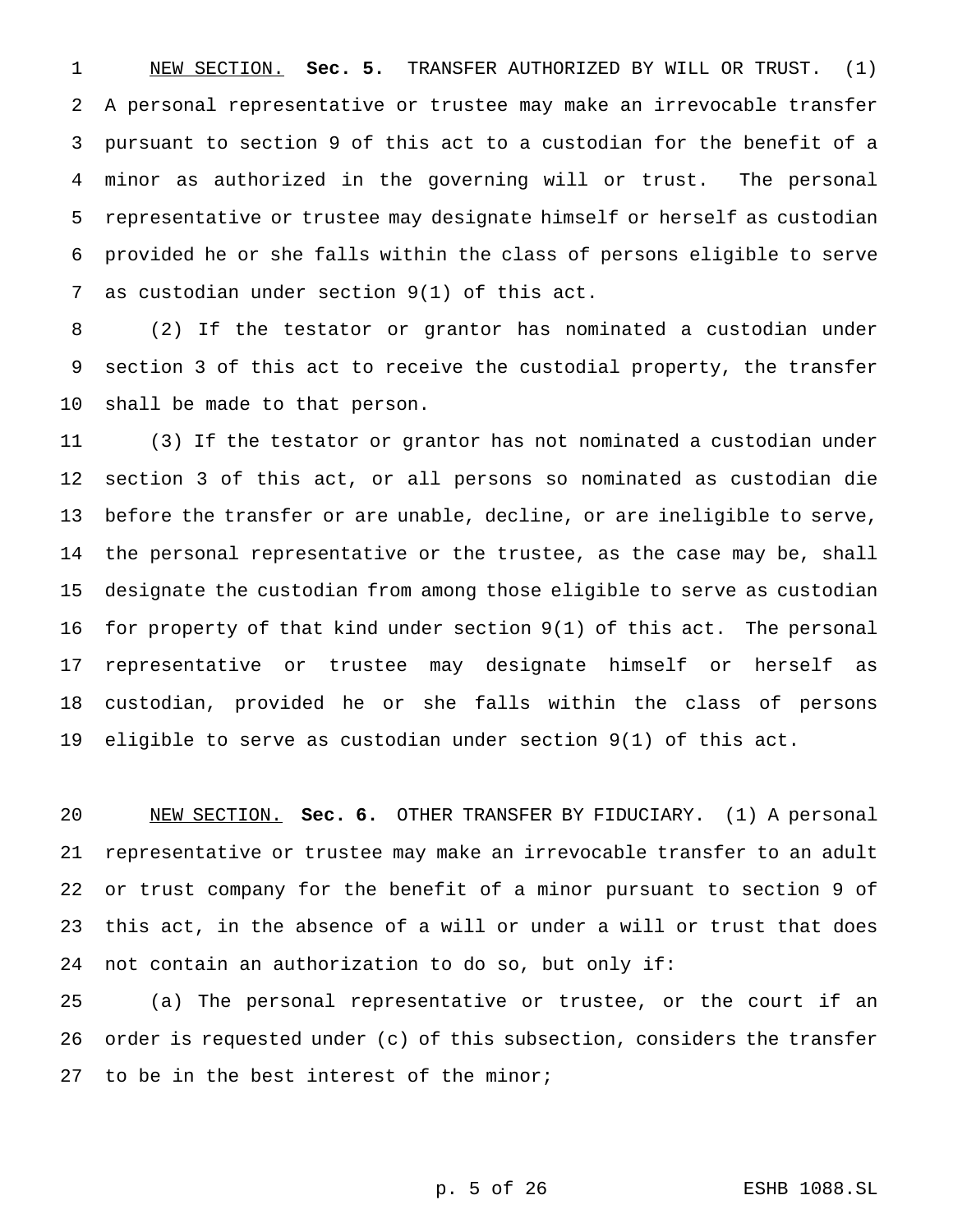(b) The transfer is not prohibited by or inconsistent with provisions of the applicable will, trust instrument, or other governing instrument; and

 (c) The transfer is authorized by the court if it exceeds thirty thousand dollars in value.

 The personal representative, the trustee, or a member of the minor's family may select the custodian, subject to court approval. The personal representative or trustee may serve as custodian, provided he or she falls within the class of persons eligible to serve as custodian under section 9(1) of this act.

 (2) A member of the minor's family may request that the court establish a custodianship if a custodianship has not already been established, regardless of the value of the transfer.

 NEW SECTION. **Sec. 7.** TRANSFER BY OBLIGOR. (1) Subject to subsections (2) and (3) of this section, a person not subject to section 5 or 6 of this act who holds property of or owes a liquidated debt to a minor not having a guardian may make an irrevocable transfer to a custodian for the benefit of the minor pursuant to section 9 of this act.

 (2) If a person having the right to do so under section 3 of this act has nominated a custodian under that section to receive the custodial property, the transfer shall be made to that person.

 (3) If no custodian has been nominated under section 3 of this act, or all persons so nominated as custodian die before the transfer or are unable, decline, or are ineligible to serve, a transfer under this section may be made to an adult member of the minor's family or to a trust company unless the property exceeds thirty thousand dollars in value.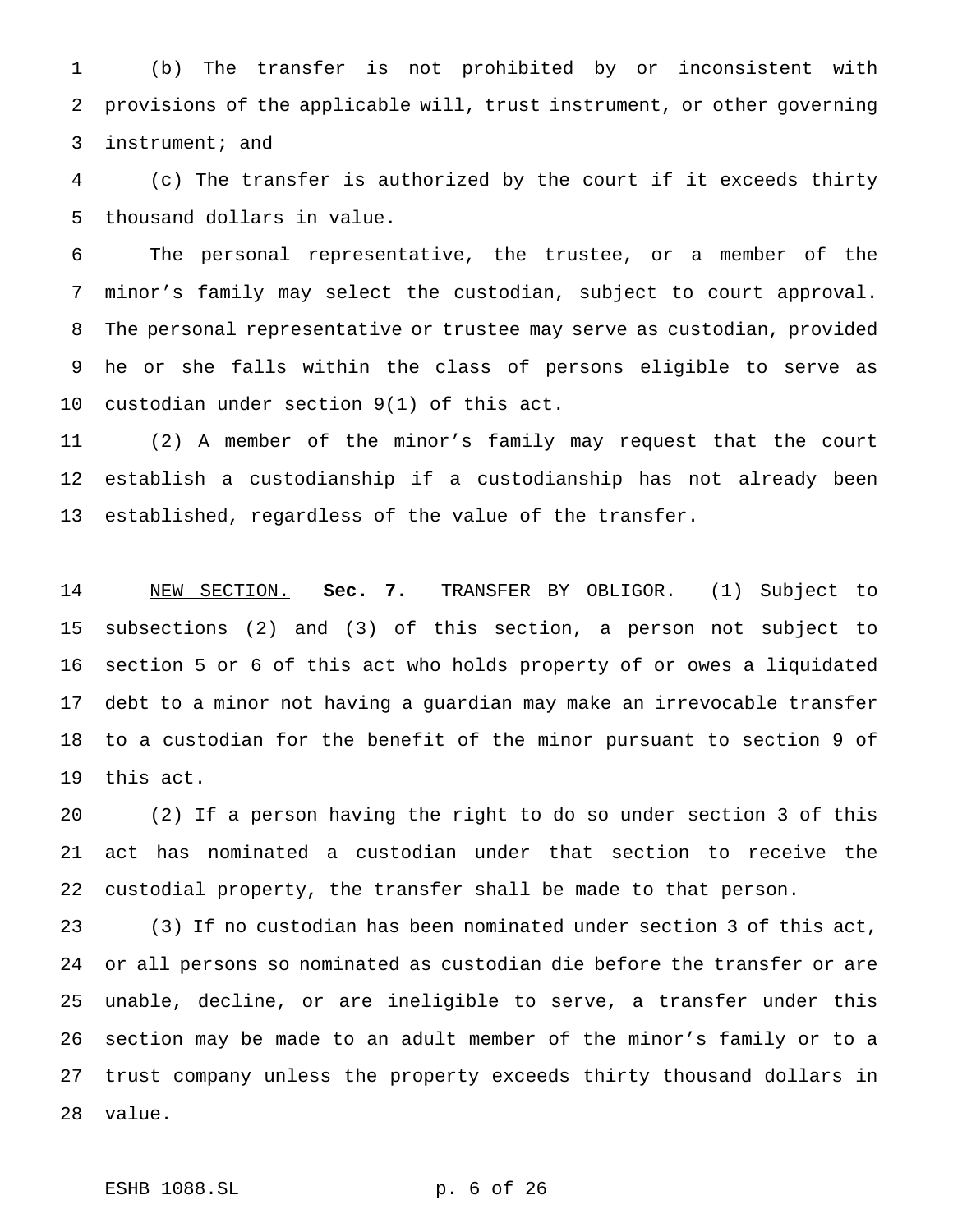(4) A member of the minor's family or the person who holds the property of the minor or who owes a debt to the minor may request that the court establish a custodianship if not previously established, regardless of the value of the transfer.

 NEW SECTION. **Sec. 8.** RECEIPT FOR CUSTODIAL PROPERTY. A written confirmation of delivery by a custodian constitutes a sufficient receipt and discharge of the transferor for custodial property transferred to the custodian under this chapter.

 NEW SECTION. **Sec. 9.** MANNER OF CREATING CUSTODIAL PROPERTY AND EFFECTING TRANSFER--DESIGNATION OF INITIAL CUSTODIAN--CONTROL. (1) Custodial property is created and a transfer is made if:

 (a) An uncertificated security or a certificated security in registered form is either:

 (i) Registered in the name of the transferor, an adult other than the transferor, or a trust company, followed in substance by the words: 16 "... as custodian for .......... (name of minor) under the Washington uniform transfers to minors act"; or

 (ii) Delivered if in certificated form, or any document necessary for the transfer of an uncertificated security is delivered, together with any necessary endorsement to an adult other than the transferor or to a trust company as custodian, accompanied by an instrument in substantially the form set forth in subsection (2) of this section;

 (b) Money is paid or delivered, or a security held in the name of a broker, financial institution, or its nominee is transferred, to a broker or financial institution for credit to an account in the name of the transferor, an adult other than the transferor, or a trust company, 27 followed in substance by the words: "... as custodian for .......... (name of minor) under the Washington uniform transfers to minors act";

p. 7 of 26 ESHB 1088.SL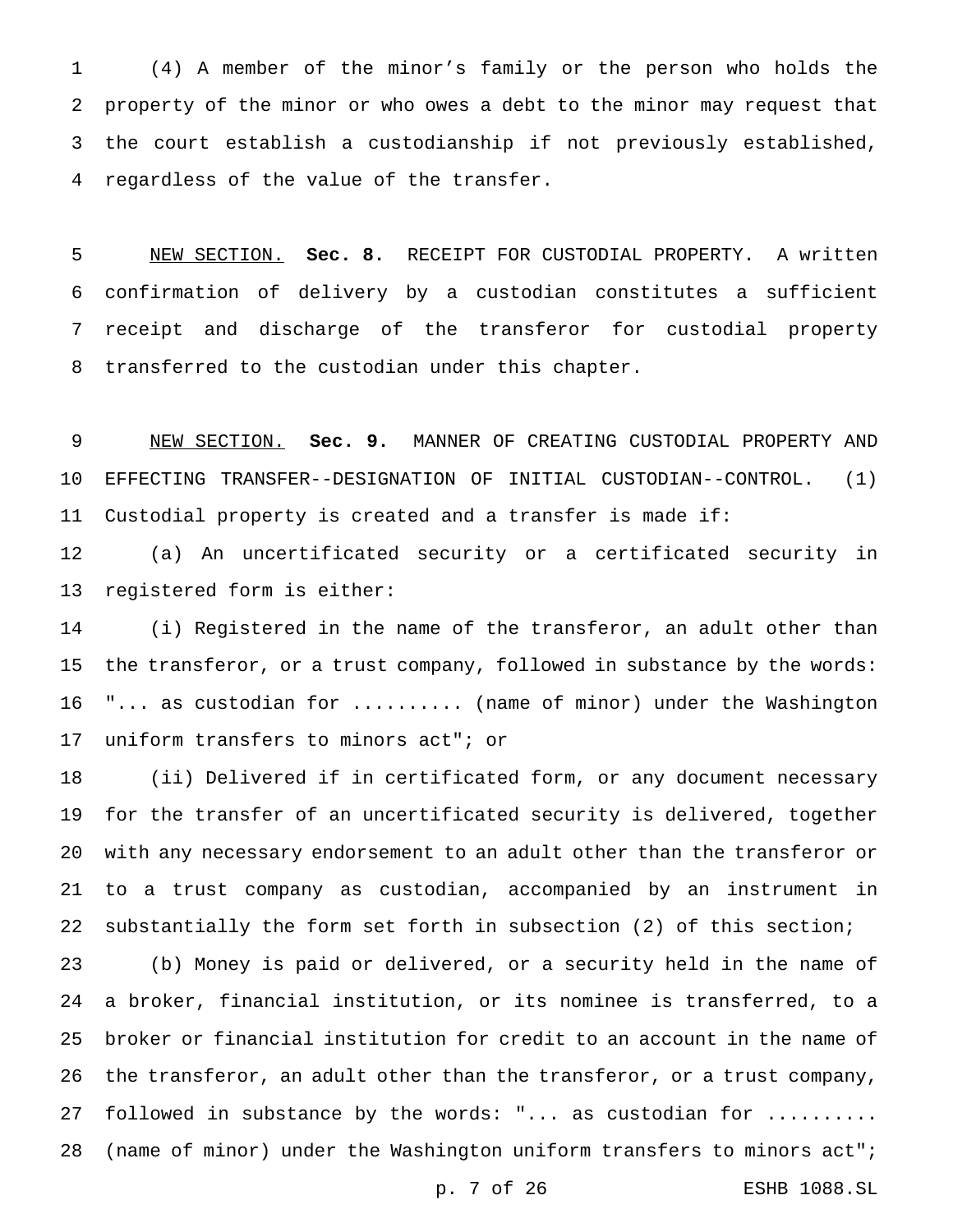(c) The ownership of a life or endowment insurance policy or annuity contract is either:

 (i) Registered with the issuer in the name of the transferor, an adult other than the transferor, or a trust company, followed in substance by the words: "... as custodian for .......... (name of minor) under the Washington uniform transfers to minors act"; or

 (ii) Assigned in a writing delivered to an adult other than the transferor or to a trust company whose name in the assignment is 9 followed in substance by the words: "... as custodian for .......... (name of minor) under the Washington uniform transfers to minors act"; (d) An irrevocable exercise of a power of appointment or an irrevocable present right to future payment under a contract is the subject of a written notification delivered to the payor, issuer, or other obligor that the right is transferred to the transferor, an adult other than the transferor, or a trust company, whose name in the notification is followed in substance by the words: "... as custodian for .......... (name of minor) under the Washington uniform transfers 18 to minors act";

 (e) An interest in real property is recorded in the name of the transferor, an adult other than the transferor, or a trust company, 21 followed in substance by the words: "... as custodian for .......... (name of minor) under the Washington uniform transfers to minors act"; (f) A certificate of title issued by a department or agency of a state or of the United States which evidences title to tangible personal property is either:

 (i) Issued in the name of the transferor, an adult other than the transferor, or a trust company, followed in substance by the words: " ... as custodian for .......... (name of minor) under the Washington uniform transfers to minors act"; or

## ESHB 1088.SL p. 8 of 26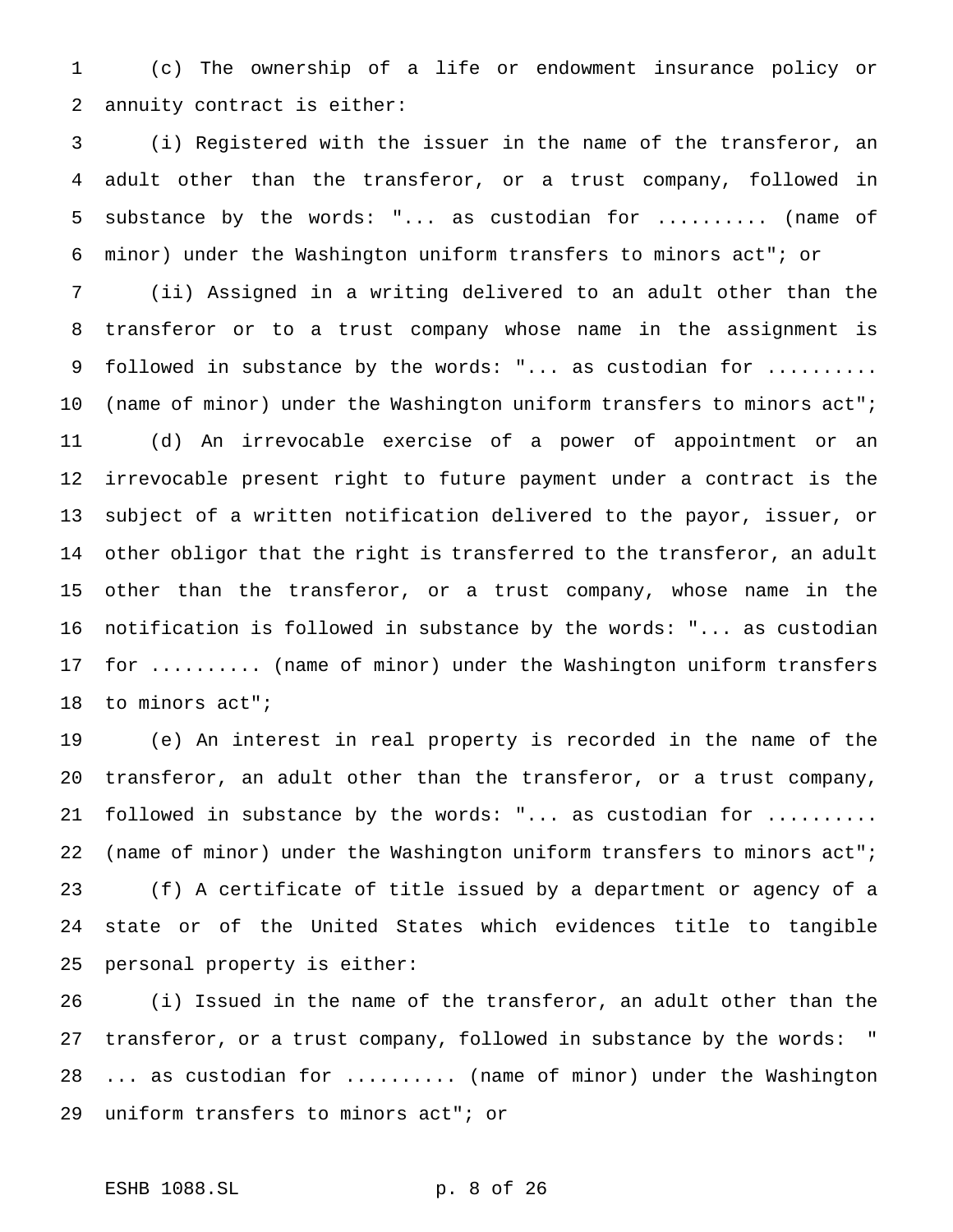(ii) Delivered to an adult other than the transferor or to a trust company, endorsed to that person followed in substance by the words: "... as custodian for .......... (name of minor) under the Washington uniform transfers to minors act"; or

 (g) An interest in any property not described in (a) through (f) of this subsection is transferred to an adult other than the transferor or to a trust company by a written instrument in substantially the form set forth in subsection (2) of this section.

 (2) An instrument in the following form satisfies the requirements of subsection (1) (a)(ii) and (g) of this section:

# "TRANSFER UNDER THE WASHINGTON

UNIFORM TRANSFERS TO MINORS ACT

 I, .......... (name of transferor or name and representative capacity if a fiduciary) hereby transfer to .......... (name of custodian), as custodian for .......... (name of minor) under the Washington uniform transfers to minors act, the following: (insert a description of the custodial property sufficient to identify it).

18 Dated: ........................

19 ..................................

(Signature)

 .......... (name of custodian) acknowledges receipt of the property described above as custodian for the minor named above under the Washington uniform transfers to minors act.

24 Dated: .......................

............................."

(Signature of Custodian)

 (3) A transferor shall place the custodian in control of the custodial property as soon as practicable.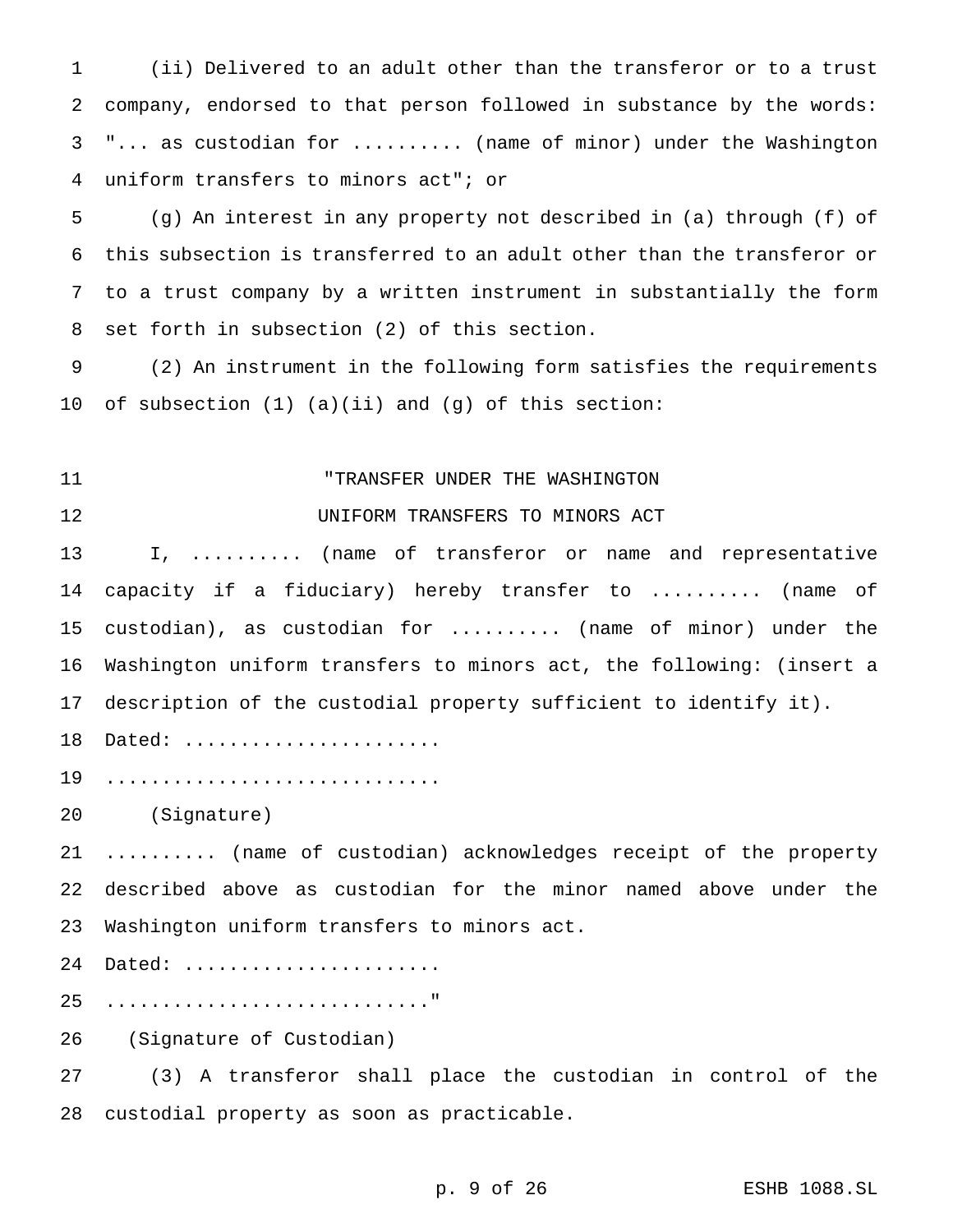NEW SECTION. **Sec. 10.** SINGLE CUSTODIANSHIP. A transfer may be made only for one minor, and only one person may be the custodian. All custodial property held under this chapter by the same custodian for the benefit of the same minor constitutes a single custodianship.

 NEW SECTION. **Sec. 11.** VALIDITY AND EFFECT OF TRANSFER. (1) The validity of a transfer made in a manner prescribed in this chapter is not affected by:

 (a) Failure of the transferor to comply with section 9(3) of this act concerning possession and control;

 (b) Designation of an ineligible custodian, except designation of the transferor in the case of property for which the transferor is ineligible to serve as custodian under section 9(1) of this act; or (c) Death or incapacity of a person nominated under section 3 of this act or designated under section 9 of this act as custodian or the disclaimer of the office by that person.

 (2) A transfer made pursuant to section 9 of this act is irrevocable, and the custodial property is indefeasibly vested in the minor, but the custodian has all the rights, powers, duties, and authority provided in this chapter, and neither the minor nor the minor's legal representative has any right, power, duty, or authority with respect to the custodial property except as provided in this chapter.

 (3) By making a transfer, the transferor incorporates in the disposition all the provisions of this chapter and grants to the custodian, and to any third person dealing with a person designated as custodian, the respective powers, rights, and immunities provided in this chapter.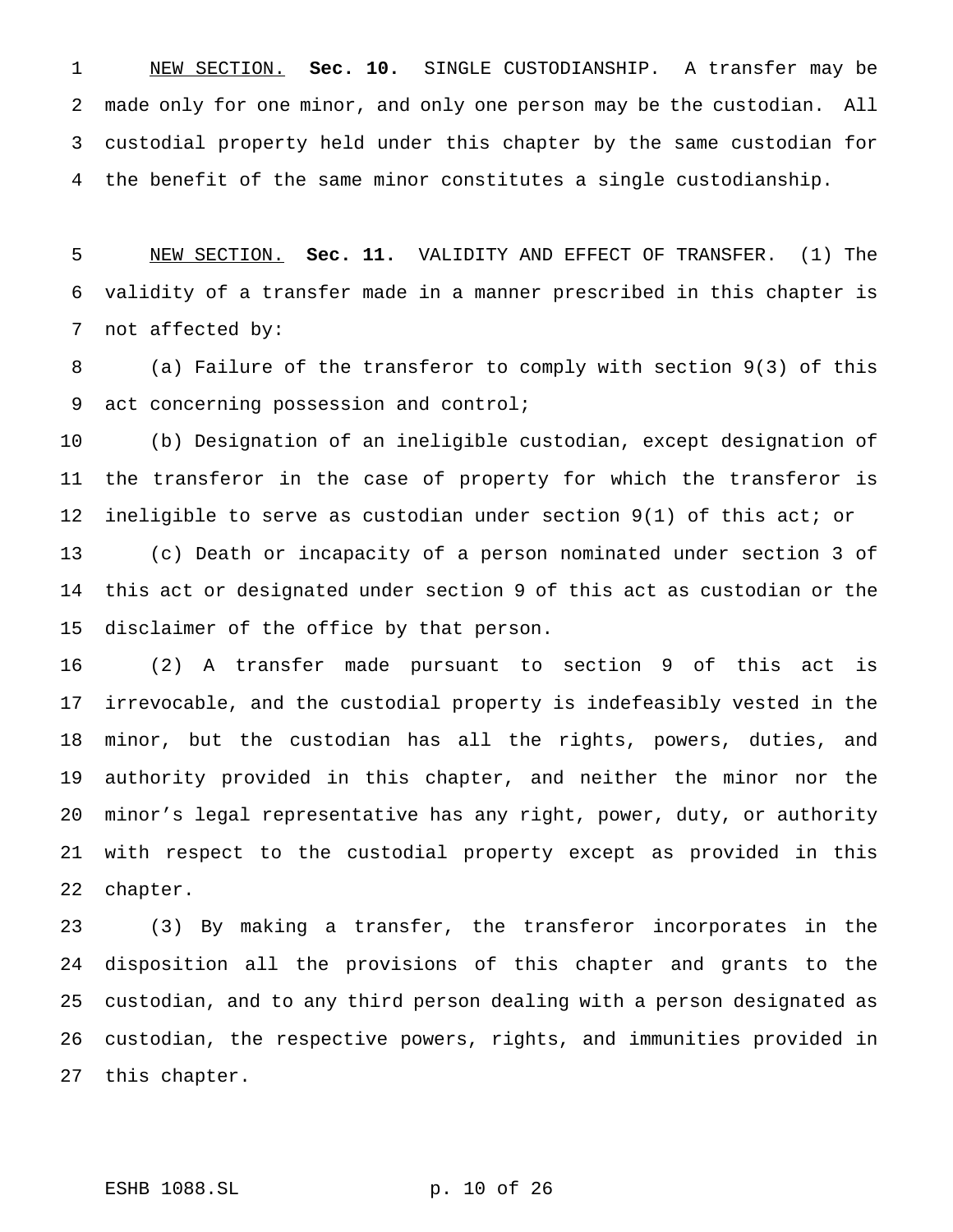NEW SECTION. **Sec. 12.** CARE OF CUSTODIAL PROPERTY. (1) A custodian shall, as soon as custodial property is made available to the custodian:

(a) Take control of custodial property;

 (b) Register or record title to custodial property if appropriate; and

 (c) Collect, hold, manage, invest, and reinvest custodial property. (2) In dealing with custodial property, a custodian shall observe the standard of care applicable to fiduciaries under chapter 11.100 RCW. If a custodian has a special skill or expertise or is named custodian on the basis of representations of a special skill or expertise, the custodian shall use that skill or expertise. A custodian, in the custodian's discretion and without liability to the minor or the minor's estate, may retain any custodial property received from a transferor according to the same standards as apply to a fiduciary holding trust funds under RCW 11.100.060. However, the provisions of RCW 11.100.025, 11.100.040, and 11.100.140 shall not apply to a custodian.

 (3) A custodian may invest in or pay premiums on life insurance or endowment policies on (a) the life of the minor only if the minor or the minor's estate is the sole beneficiary, or (b) the life of another person in whom the minor has an insurable interest only to the extent that the minor, the minor's estate, or the custodian in the capacity of custodian, is the irrevocable beneficiary.

 (4) A custodian at all times shall keep custodial property separate and distinct from all other property in a manner sufficient to identify it clearly as custodial property of the minor. Custodial property consisting of an undivided interest is so identified if the minor's interest is held as a tenant in common and is fixed. Custodial property subject to recordation is so identified if it is recorded, and

p. 11 of 26 ESHB 1088.SL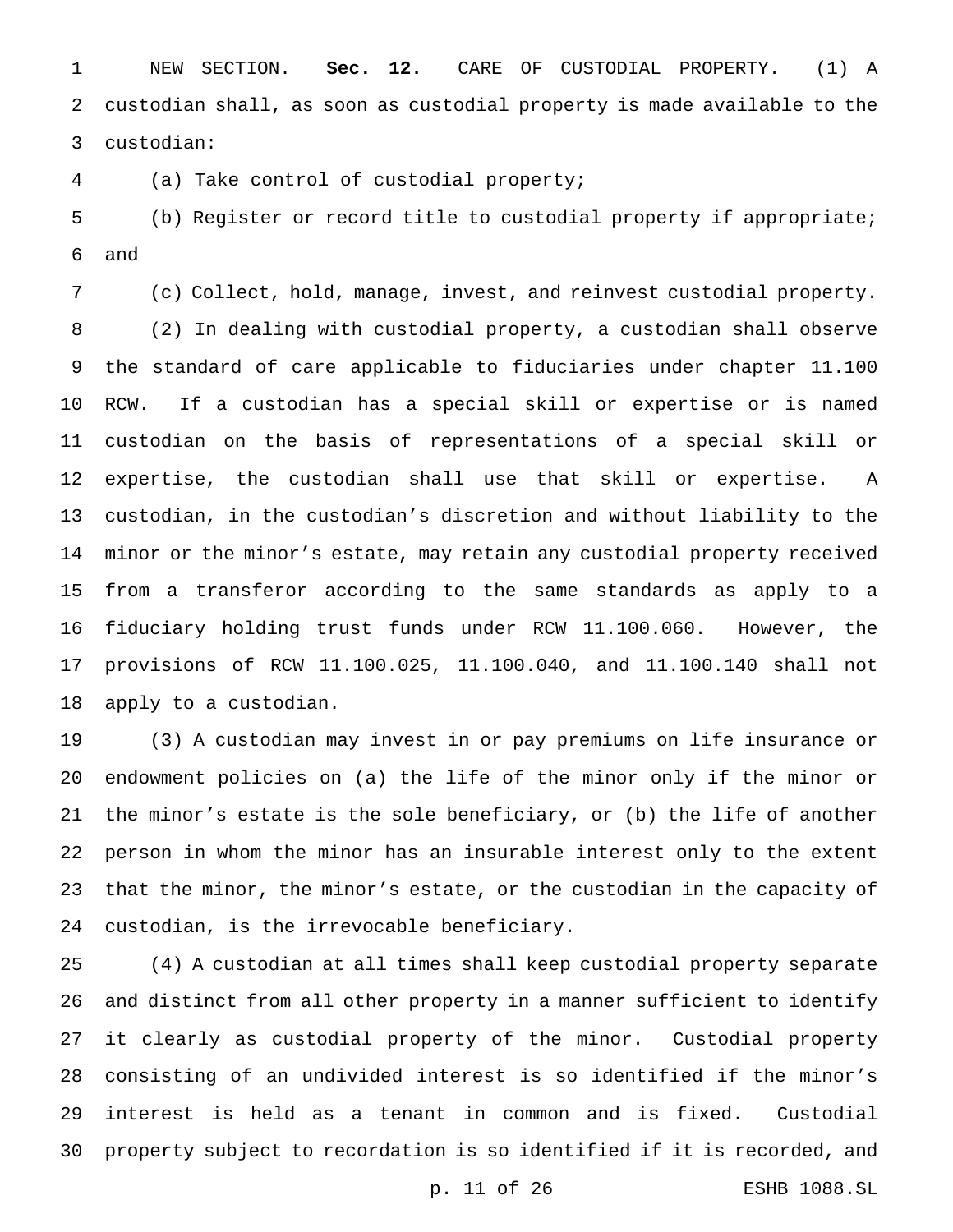custodial property subject to registration is so identified if it is either registered, or held in an account designated, in the name of the custodian, followed in substance by the words: "... as custodian for .......... (name of minor) under the Washington uniform transfers to minors act."

 (5) A custodian shall keep records of all transactions with respect to custodial property, including information necessary for the preparation of the minor's tax returns, and shall make them available upon request for inspection by a parent or legal representative of the minor or by the minor if the minor has attained the age of fourteen years.

 NEW SECTION. **Sec. 13.** POWERS OF CUSTODIAN. (1) A custodian, acting in a custodial capacity, has all the rights, powers, and authority over custodial property that unmarried adult owners have over their own property, including without limitation all the powers granted to a trustee under RCW 11.98.070, but a custodian may exercise those rights, powers, and authority only in a custodial capacity.

 (2) This section does not relieve a custodian from liability for breach of section 12 of this act.

 NEW SECTION. **Sec. 14.** USE OF CUSTODIAL PROPERTY. (1) A custodian may deliver or pay to the minor or expend for the minor's benefit so much of the custodial property as the custodian considers advisable for the use and benefit of the minor, without court order and without regard to (a) the duty or ability of the custodian personally or of any other person to support the minor, or (b) any other income or property of the minor which may be applicable or available for that purpose. (2) On petition of an interested person or the minor if the minor

 has attained the age of fourteen years, the court may order the ESHB 1088.SL p. 12 of 26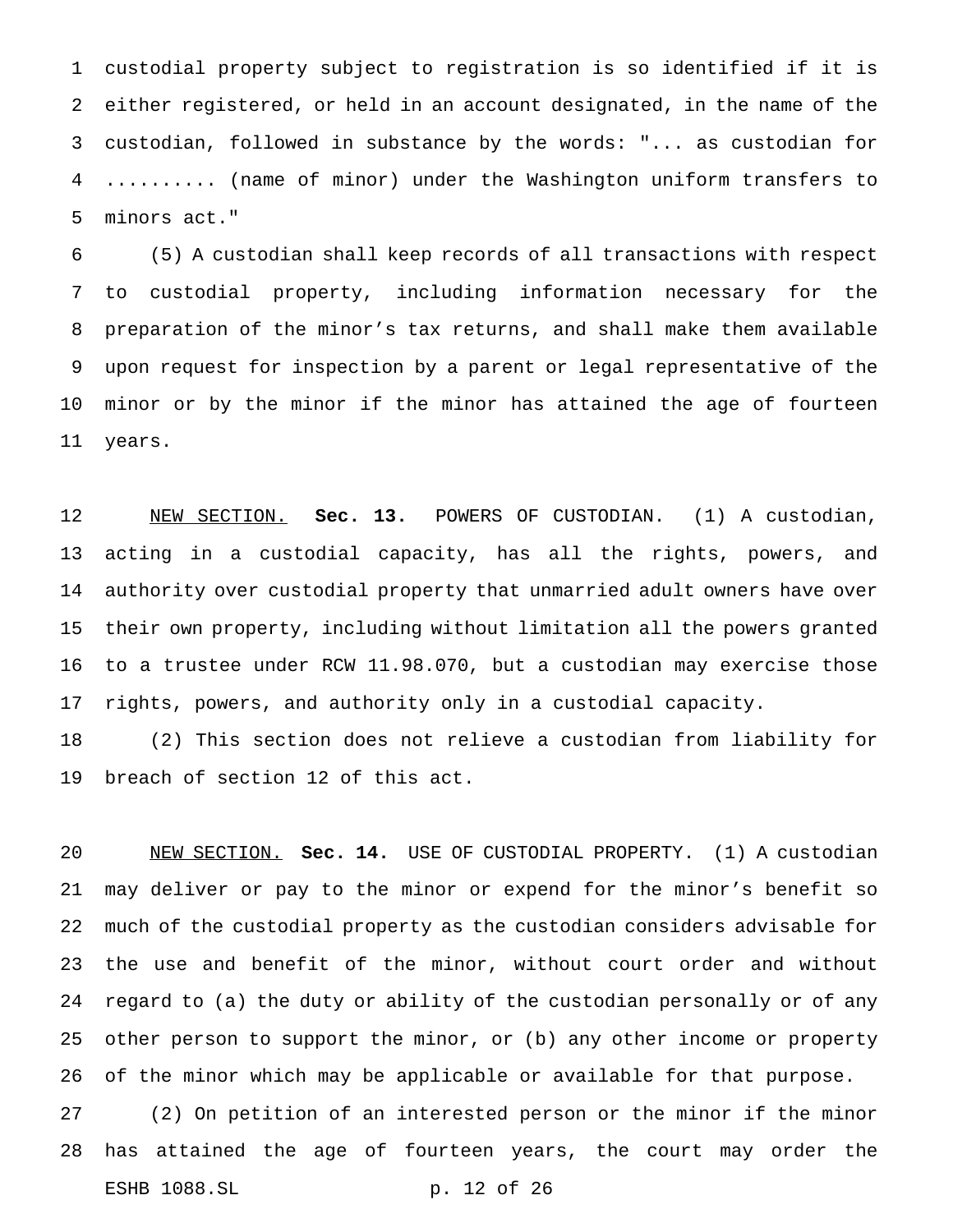custodian to deliver or pay to the minor or expend for the minor's benefit so much of the custodial property as the court considers advisable for the use and benefit of the minor.

 (3) A delivery, payment, or expenditure under this section is in addition to, not in substitution for, and does not affect any obligation of a person to support the minor.

 NEW SECTION. **Sec. 15.** CUSTODIAN'S EXPENSES, COMPENSATION, AND BOND. (1) A custodian is entitled to reimbursement from custodial property for reasonable expenses incurred in the performance of the custodian's duties.

 (2) Except for one who is a transferor under section 4 of this act, a custodian has a noncumulative election during each calendar year to charge reasonable compensation for services performed during that year. (3) Except as provided in section 18(6) of this act, a custodian need not give a bond.

 (4) Notwithstanding section 19 of this act, a custodian not compensated for services is not liable for losses to the custodial property unless they result from bad faith, intentional wrongdoing, or gross negligence, or from failure to maintain the standard of prudence in investing the custodial property provided in this chapter.

 NEW SECTION. **Sec. 16.** EXEMPTION OF THIRD PERSON FROM LIABILITY. A third person in good faith and without court order may act on the instructions of or otherwise deal with any person purporting to make a transfer or purporting to act in the capacity of a custodian or successor custodian and, in the absence of knowledge, is not responsible for determining:

(1) The validity of the purported custodian's designation;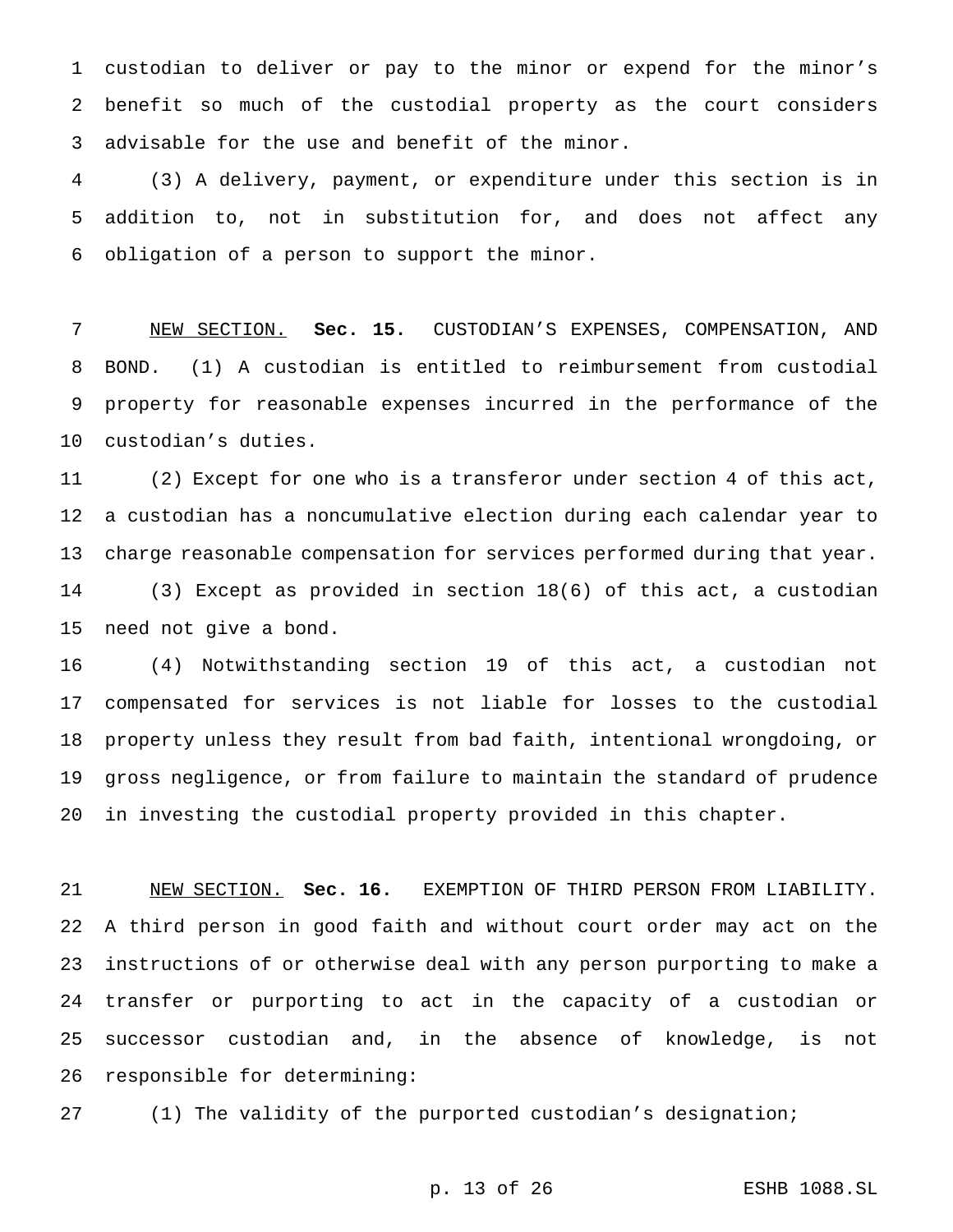(2) The propriety of, or the authority under this chapter for, any act of the purported custodian;

 (3) The validity or propriety under this chapter of any instrument or instructions executed or given either by the person purporting to make a transfer or by the purported custodian; or

 (4) The propriety of the application of any property of the minor delivered to the purported custodian.

 NEW SECTION. **Sec. 17.** LIABILITY TO THIRD PERSONS. (1) A claim based on:

 (a) A contract entered into by a custodian acting in a custodial capacity;

 (b) An obligation arising from the ownership or control of custodial property;

 (c) A tort committed during the custodianship, may be asserted against the custodial property by proceeding against the custodian in the custodial capacity, whether or not the custodian or the minor is personally liable therefor; or

 (d) A noncontractual obligation, including obligations in tort, is collectible from the custodial property only if:

 (i) The obligation was a common incident of the kind of business activity in which the custodian or the custodian's predecessor was properly engaged for the custodianship;

 (ii) Neither the custodian nor the custodian's predecessor, nor any officer or employee of the custodian or the custodian's predecessor was personally at fault in incurring the obligation; or

 (iii) Although the obligation did not fall within (d)(i) or (ii) of this subsection, the incident that gave rise to the obligation increased the value of the custodial property.

## ESHB 1088.SL p. 14 of 26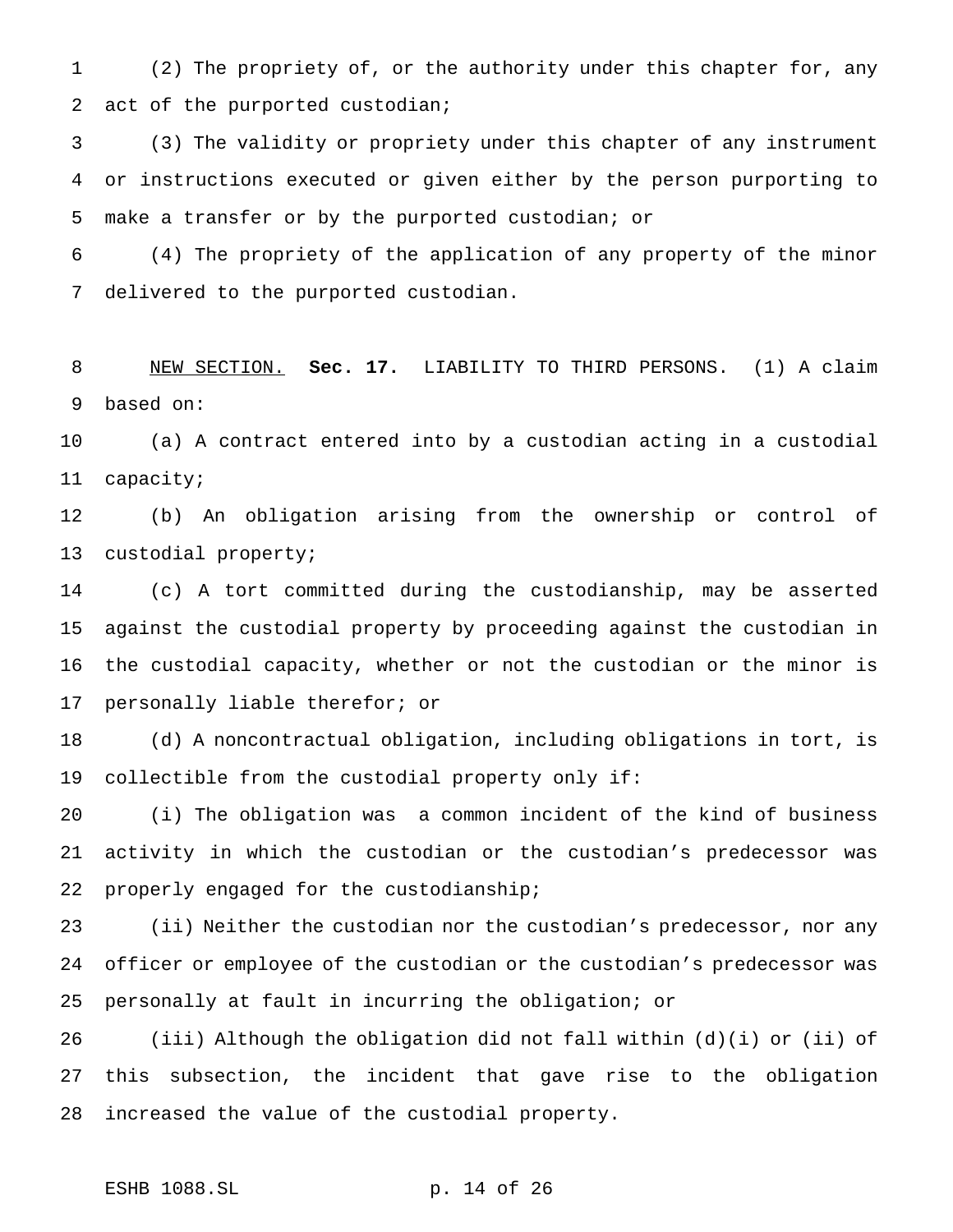If the obligation is within (d)(i) or (ii) or this subsection, collection may be had of the full amount of damage proved. If the obligation is within (d)(iii) of this subsection, collection may be had only to the extent of the increase in the value of the trust property. (2) A custodian is not personally liable:

 (a) On a contract properly entered into in the custodial capacity unless the custodian fails to reveal that capacity. The addition of the words "custodian" or "as custodian" after the signature of a custodian is adequate revelation of this capacity; or

 (b) For an obligation arising from control of custodial property or for a tort committed during the custodianship unless the custodial property is not liable for the obligation under (b) of this subsection and unless the custodian is personally at fault.

 (3) A minor is not personally liable for an obligation arising from ownership of custodial property or for a tort committed during the custodianship unless the minor is personally at fault.

 NEW SECTION. **Sec. 18.** RENUNCIATION, RESIGNATION, DEATH, OR REMOVAL OF CUSTODIAN--DESIGNATION OF SUCCESSOR CUSTODIAN. (1) A person nominated under section 3 of this act or designated under section 9 of this act as custodian may decline to serve. If the event giving rise to a transfer has not occurred and no substitute custodian able, willing, and eligible to serve was nominated under section 3 of this act, the person who made the nomination may nominate a substitute custodian under section 3 of this act; otherwise the transferor or the transferor's legal representative shall designate a substitute custodian at the time of the transfer, in either case from among the persons eligible to serve as custodian for that kind of property under section 9(1) of this act. The custodian so designated has the rights of a successor custodian.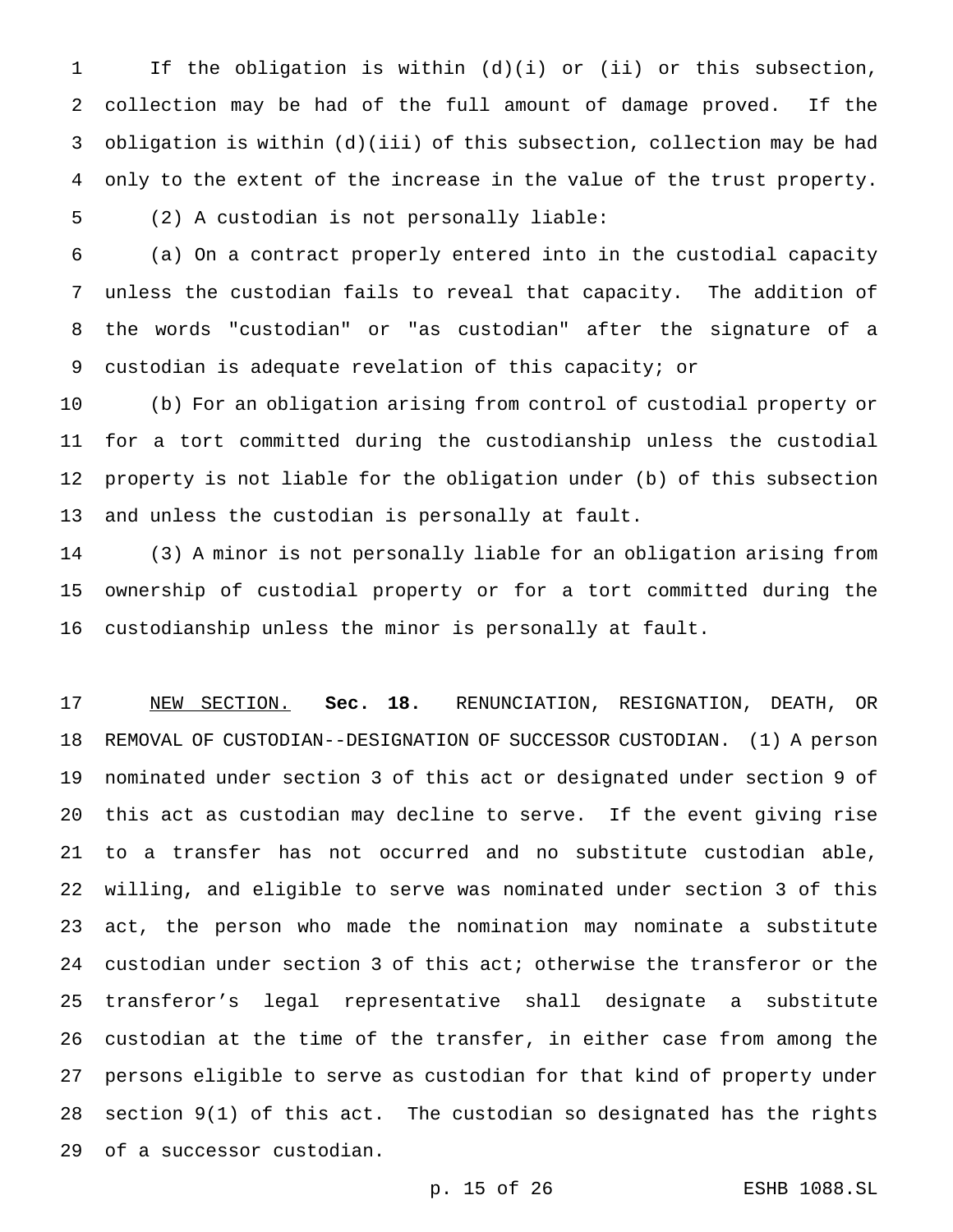(2) A custodian at any time may designate a trust company or an adult other than a transferor under section 4 of this act as successor custodian by executing and dating an instrument of designation. If the instrument of designation does not contain or is not accompanied by the resignation of the custodian, the designation of the successor does not take effect until the custodian resigns, dies, becomes incapacitated, or is removed, and custodial property is transferred to the successor custodian.

 (3) A custodian may resign at any time by delivering written notice to the minor, if the minor has attained the age of fourteen years, and to the successor custodian, and by delivering the custodial property to the successor custodian.

 (4) If a custodian is ineligible, dies, or becomes incapacitated and no successor custodian has been designated as provided in this chapter, and the minor has attained the age of fourteen years, the minor may designate as successor custodian, in the manner prescribed in subsection (2) of this section, an adult member of the minor's family, a guardian of the minor, or a trust company. If the minor has not attained the age of fourteen years or fails to act within sixty days after the ineligibility, death, or incapacity, the guardian of the minor becomes successor custodian. If the minor has no guardian or the guardian declines to act, the transferor, the legal representative of the transferor or of the custodian, an adult member of the minor's family, or any other interested person may petition the court to designate a successor custodian.

 (5) A custodian who declines to serve under subsection (1) of this section or resigns under subsection (3) of this section, or the legal representative of a deceased or incapacitated custodian, as soon as practicable, shall put the custodial property and records in the possession and control of the successor custodian. The successor ESHB 1088.SL p. 16 of 26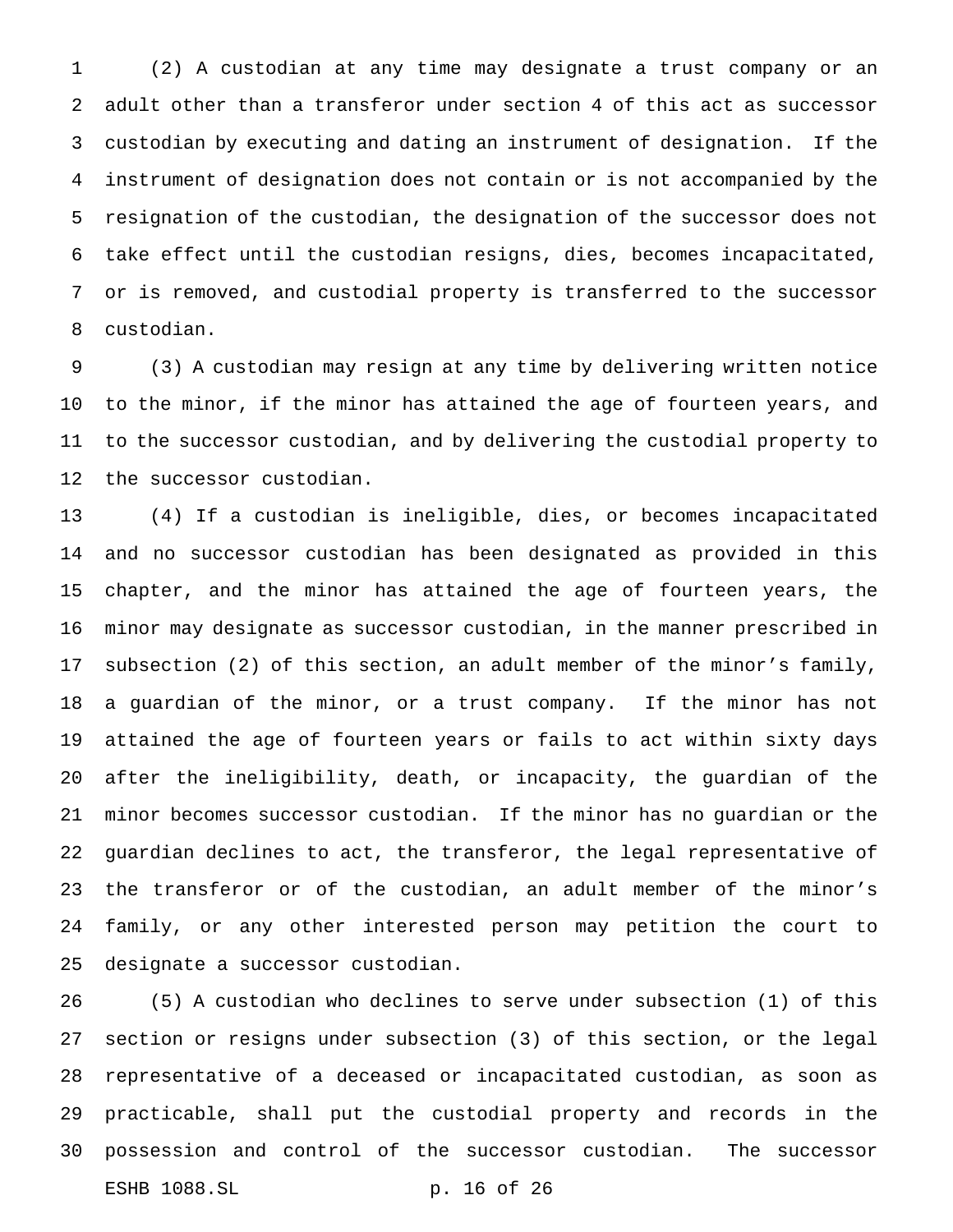custodian by action may enforce the obligation to deliver custodial property and records and becomes responsible for each item as received. (6) A transferor, the legal representative of a transferor, an adult member of the minor's family, a guardian of the minor, or the minor if the minor has attained the age of fourteen years may petition the court to remove the custodian for cause and to designate a successor custodian other than a transferor under section 4 of this act or to require the custodian to give appropriate bond.

 NEW SECTION. **Sec. 19.** ACCOUNTING BY AND DETERMINATION OF LIABILITY OF CUSTODIAN. (1) A minor who has attained the age of fourteen years, the minor's legal representative, an adult member of the minor's family, a transferor, or a transferor's legal representative may petition the court (a) for an accounting by the custodian or the custodian's legal representative; or (b) for a determination of responsibility, as between the custodial property and the custodian personally, for claims against the custodial property unless the responsibility has been adjudicated in an action under section 17 of this act to which the minor or the minor's legal representative was a party.

 (2) A successor custodian may petition the court for an accounting by the predecessor custodian.

 (3) The court, in a proceeding under this chapter or in any other proceeding, may require or permit the custodian or the custodian's legal representative to account.

 (4) If a custodian is removed under section 18(6) of this act, the court shall require an accounting and order delivery of the custodial property and records to the successor custodian and the execution of all instruments required for transfer of the custodial property.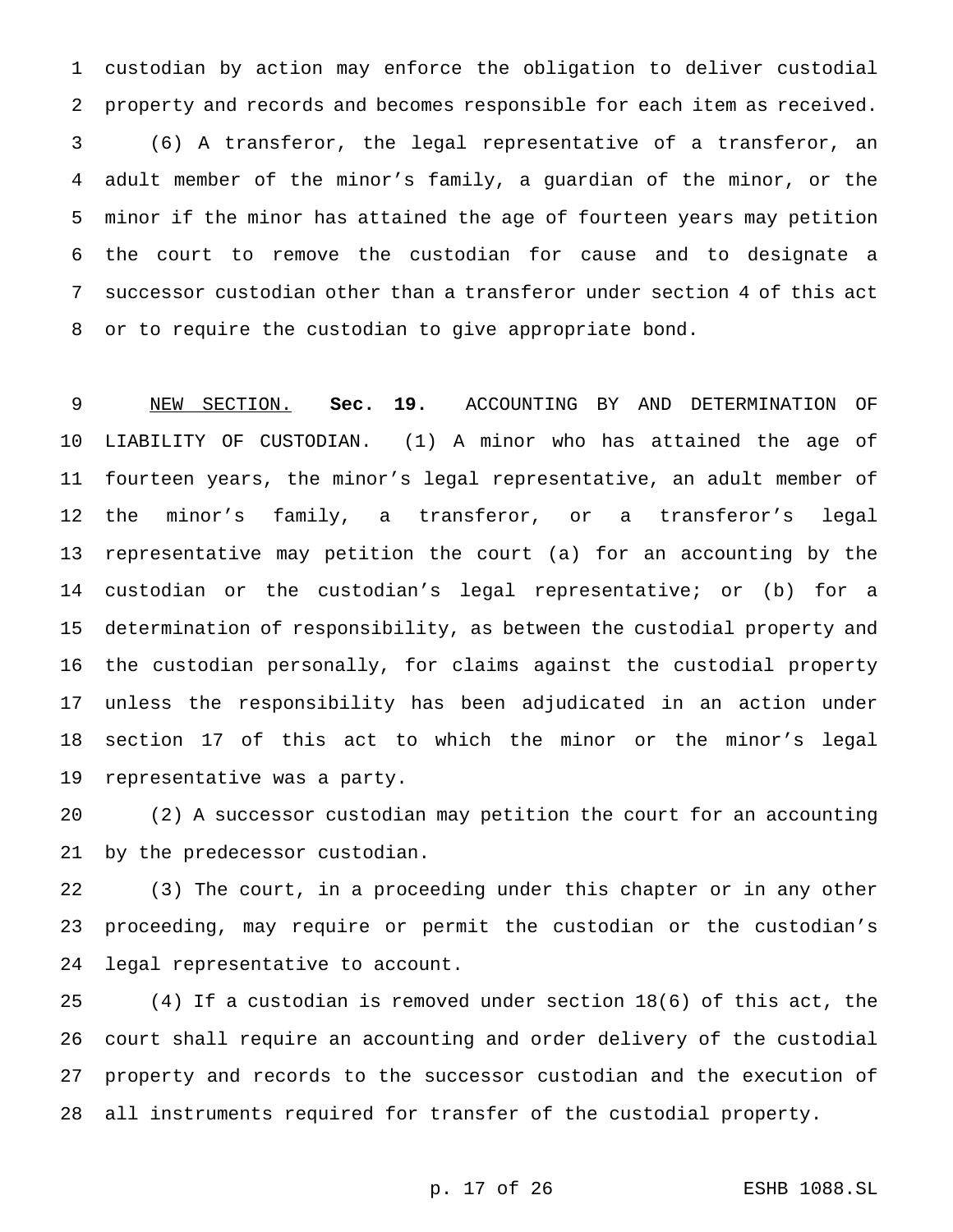NEW SECTION. **Sec. 20.** TERMINATION OF CUSTODIANSHIP. Subject to section 22 of act, the custodian shall transfer in an appropriate manner the custodial property to the minor or to the minor's estate upon the earlier of:

 (1) The minor's attainment of twenty-one years of age with respect to custodial property transferred under section 4 or 5 of this act; (2) The minor's attainment of eighteen years of age with respect to custodial property transferred under section 6 or 7 of this act; or (3) The minor's death.

 NEW SECTION. **Sec. 21.** APPLICABILITY. This chapter applies to a transfer within the scope of section 2 of this act made after the effective date of section 2 of this act, if:

 (1) The transfer purports to have been made under the Washington uniform gifts to minors act; or

 (2) The instrument by which the transfer purports to have been made uses in substance the designation "as custodian under the uniform gifts to minors act" or "as custodian under the uniform transfers to minors act" of any other state, and the application of this chapter is necessary to validate the transfer.

 NEW SECTION. **Sec. 22.** EFFECT ON EXISTING CUSTODIANSHIPS. (1) Any transfer of custodial property as now defined in this chapter made before the effective date of this section, is validated notwithstanding that there was no specific authority in the Washington uniform gifts to minors act for the coverage of custodial property of that kind or for a transfer from that source at the time the transfer was made.

 (2) This chapter applies to all transfers made before the effective date of this section, in a manner and form prescribed in the Washington uniform gifts to minors act, except insofar as the application impairs ESHB 1088.SL p. 18 of 26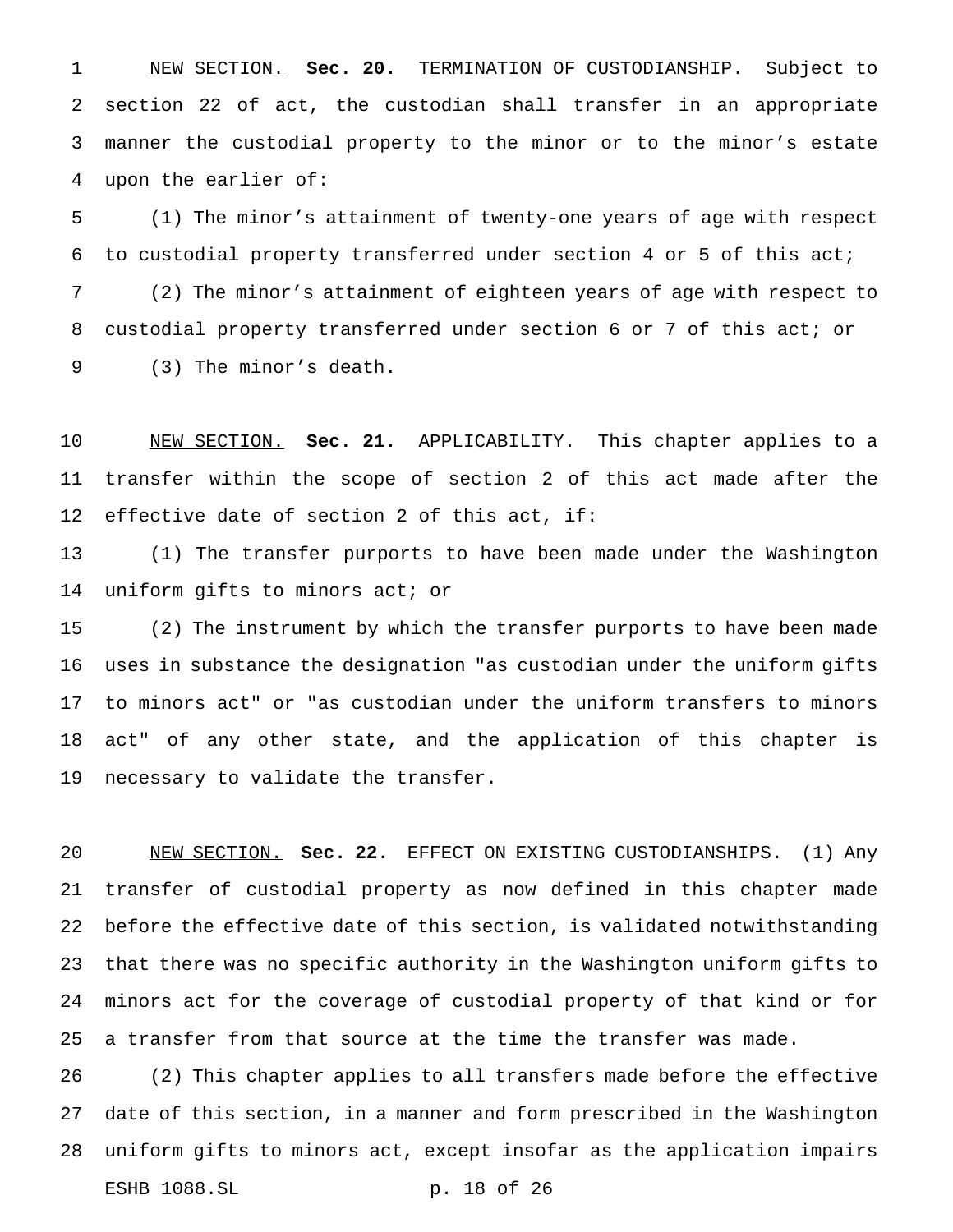constitutionally vested rights or extends the duration of custodianships in existence on the effective date of this section. However, as to any custodianship established after August 9, 1971, but prior to January 1, 1985, a minor has the right after attaining the age of eighteen to demand delivery from the custodian of all or any portion of the custodial property.

 NEW SECTION. **Sec. 23.** UNIFORMITY OF APPLICATION AND CONSTRUCTION. This chapter shall be applied and construed to effectuate its general purpose to make uniform the law with respect to the subject of this chapter among states enacting it.

 NEW SECTION. **Sec. 24.** SHORT TITLE. This chapter may be cited as the uniform transfers to minors act.

 NEW SECTION. **Sec. 25.** CAPTIONS NOT LAW. Section headings as used in this chapter do not constitute any part of the law.

 NEW SECTION. **Sec. 26.** SAVINGS. To the extent that this chapter, by virtue of section 22(2) of this act, does not apply to transfers made in a manner prescribed in the uniform gifts to minors act of Washington or to the powers, duties, and immunities conferred by transfers in that manner upon custodians and persons dealing with custodians, the repeal of the uniform gifts to minors act of Washington does not affect those transfers or those powers, duties, and immunities.

 NEW SECTION. **Sec. 27.** The following acts or parts of acts are each repealed:

(1) RCW 11.93.010 and 1985 c 30 s 12;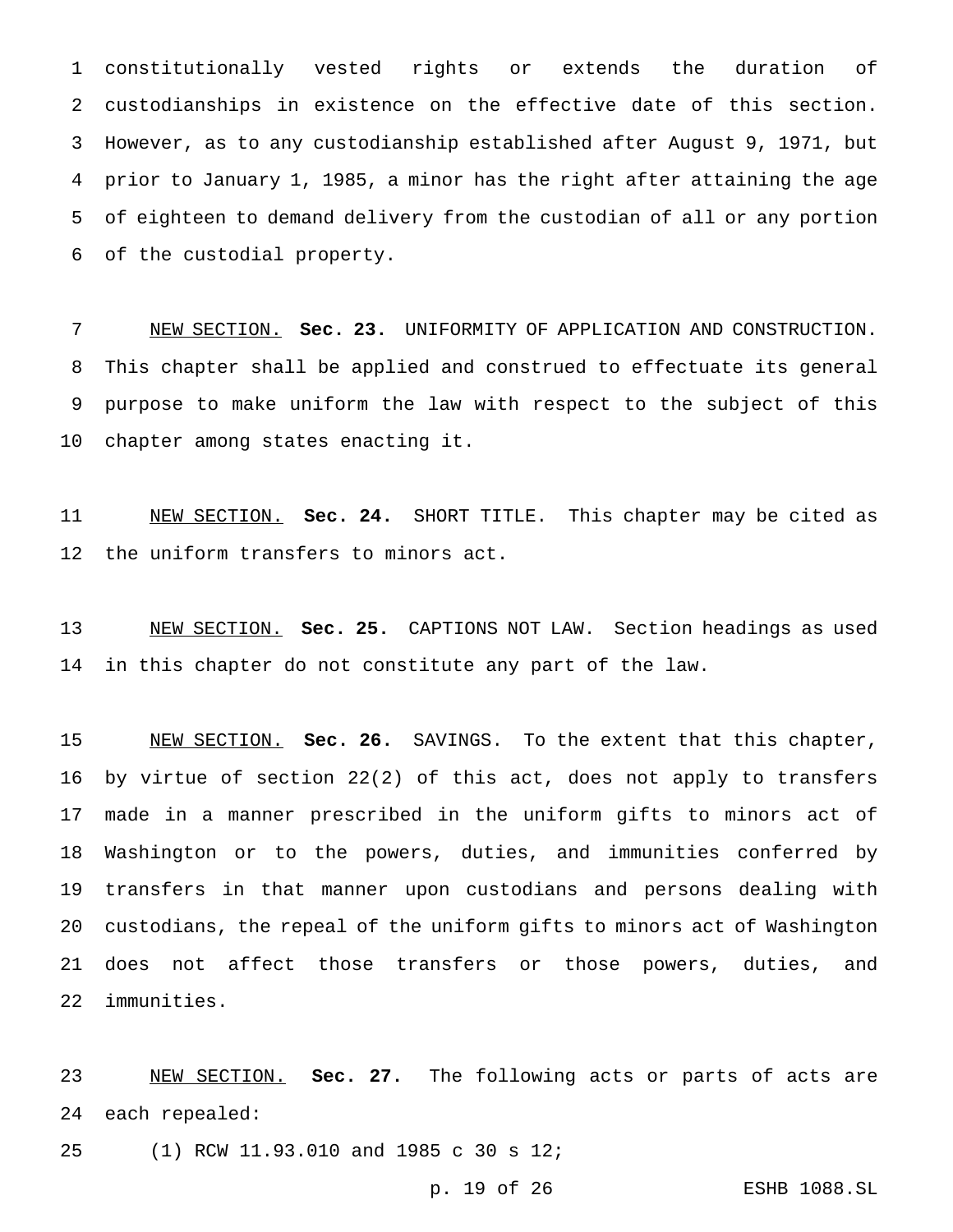| $\mathbf 1$     | (2) RCW 11.93.020 and 1985 c 30 s 13;      |
|-----------------|--------------------------------------------|
| 2               | (3) RCW 11.93.030 and 1985 c 30 s 14;      |
| 3               | (4) RCW 11.93.040 and 1985 c 30 s 15;      |
| 4               | (5) RCW 11.93.050 and 1985 c 30 s 16;      |
| 5               | (6) RCW 11.93.060 and 1985 c 30 s 17;      |
| 6               | (7) RCW 11.93.070 and 1985 c 30 s 18;      |
| 7               | (8) RCW 11.93.080 and 1985 c 30 s 19;      |
| 8               | (9) RCW 11.93.900 and 1985 c 30 s 20;      |
| 9               | (10) RCW 11.93.910 and 1985 c 30 s 21;     |
| 10              | (11) RCW 11.93.911 and 1985 c 30 s 22;     |
| 11              | (12) RCW 11.93.912 and 1985 c 30 s 23; and |
| 12 <sup>°</sup> | $(13)$ RCW 11.93.920 and 1985 c 30 s 24.   |

 **Sec. 28.** RCW 11.76.095 and 1988 c 29 s 5 are each amended to read as follows:

 When a decree of distribution is made by the court in administration upon a decedent's estate or when distribution is made by a personal representative under a nonintervention will and distribution is ordered under such decree or authorized under such nonintervention will to a person under the age of eighteen years, it shall be required that:

 (1) The money be deposited in a bank or trust company or be invested in an account in an insured financial institution for the benefit of the minor subject to withdrawal only upon the order of the court in the original probate proceeding, or upon said minor's attaining the age of eighteen years and furnishing proof thereof satisfactory to the depositary;

 (2) A general guardian shall be appointed and qualify and the money or property be paid or delivered to such guardian prior to the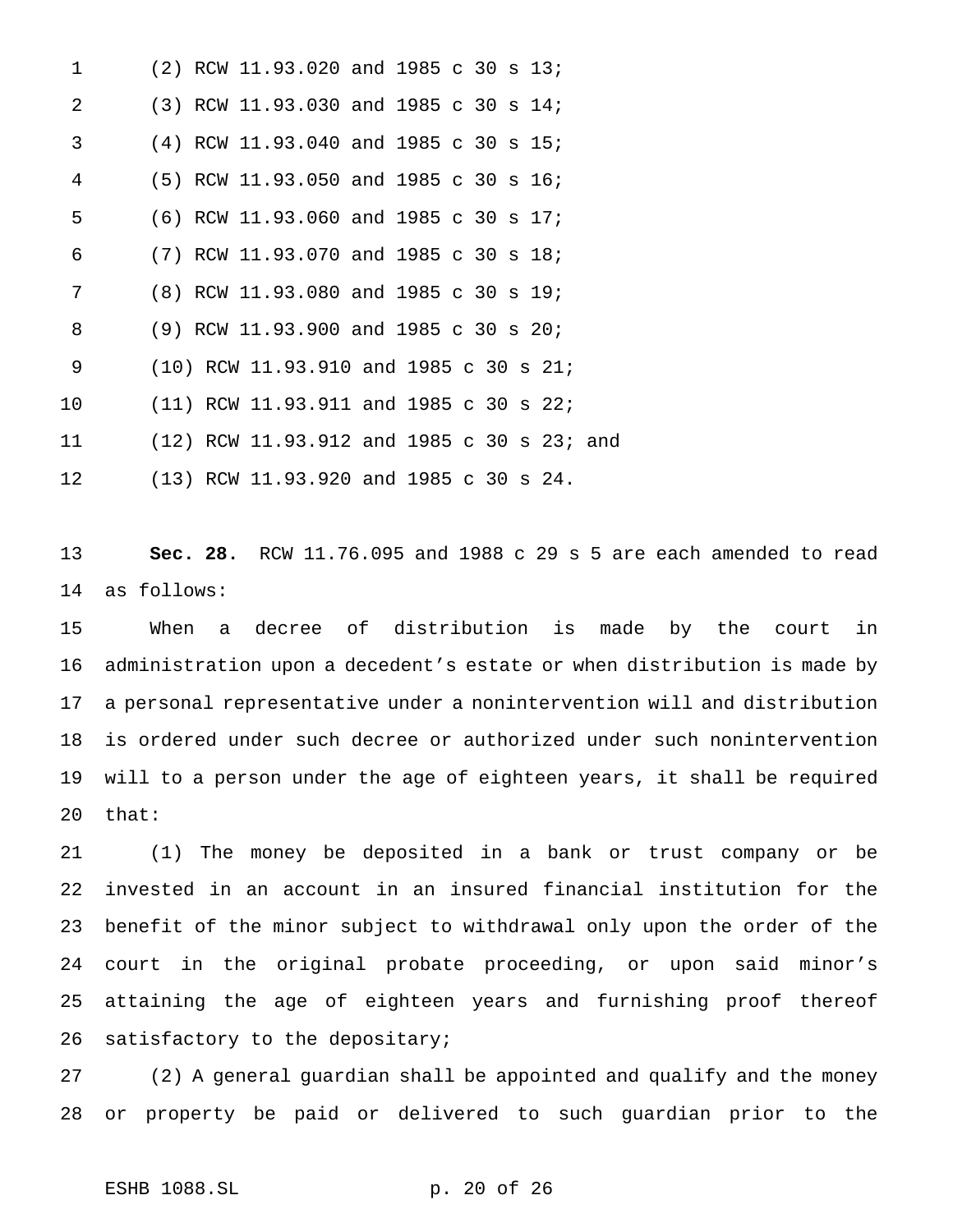discharge of the personal representative in the original probate 2 proceeding;  $((\theta \cdot \mathbf{r}))$ 

3 (3) The provisions of ((either)) RCW 11.76.090 (( $\overline{or\ 11.93.020(4)}})$ ) 4 are complied with; or

 (4) A custodian be selected and the money or property be transferred to the custodian subject to chapter 11.93 RCW.

 **Sec. 29.** RCW 11.98.170 and 1985 c 30 s 59 are each amended to read as follows:

 (1) Any life insurance policy or retirement plan payment provision may designate as beneficiary:

 (a) A trustee named or to be named by will, and immediately after the proving of the will, the proceeds of such insurance or of such plan designated as payable to that trustee, in part or in whole, shall be paid to the trustee in accordance with the beneficiary designation, to be held and disposed of under the terms of the will governing the testamentary trust; or

 (b) A trustee named or to be named under a trust agreement executed by the insured, the plan participant, or any other person, and the proceeds of such insurance or retirement plan designated as payable to such trustee, in part or in whole, shall be paid to the trustee in accordance with the beneficiary designation, to be held and disposed of by the trustee as provided in such trust agreement; a trust is valid even if the only corpus consists of the right of the trustee to receive as beneficiary insurance or retirement plan proceeds; any such trustee may also receive assets, other than insurance or retirement plan proceeds, by testamentary disposition or otherwise and, unless directed otherwise by the transferor of the assets, shall administer all property of the trust according to the terms of the trust agreement.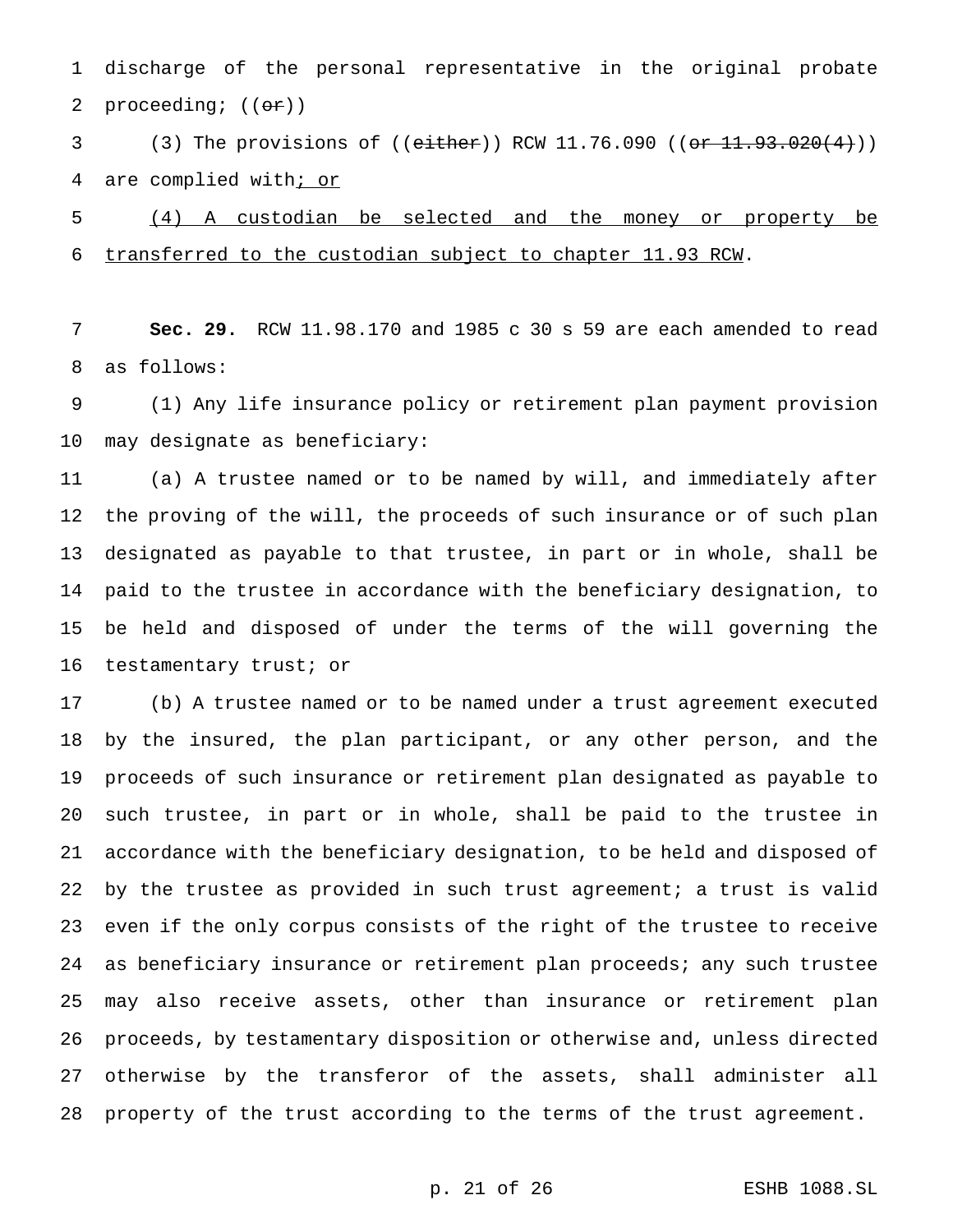(2) If no qualified trustee makes claim to the insurance policy or retirement plan proceeds from the insurance company or the plan administrator within twelve months after the death of the insured or plan participant, determination of the proper recipient of the proceeds shall be made pursuant to the judicial or nonjudicial dispute resolution procedures of chapter 11.96 RCW, unless prior to the institution of the judicial procedures, a qualified trustee makes claim to the proceeds, except that (a) if satisfactory evidence is furnished the insurance company or plan administrator within the twelve-month period showing that no trustee can or will qualify to receive such proceeds, payment shall be made to those otherwise entitled to the proceeds under the terms of the policy or retirement plan, including the terms of the beneficiary designation except that (b) if there is any dispute as to the proper recipient of insurance policy or retirement plan proceeds, the dispute shall be resolved pursuant to the judicial or nonjudicial resolution procedures in chapter 11.96 RCW.

 (3) The proceeds of the insurance or retirement plan as collected by the trustee are not subject to debts of the insured or the plan participant to any greater extent than if the proceeds were payable to any named beneficiary other than the personal representative or the estate of the insured or of the plan participant.

 (4) For purposes of this section the following definitions apply: (a) "Plan administrator" means the person upon whom claim must be made in order for retirement plan proceeds to be paid upon the death of the plan participant.

 (b) "Retirement plan" means any plan, account, deposit, annuity, or benefit, other than a life insurance policy, that provides for payment to a beneficiary designated by the plan participant for whom the plan is established. The term includes, without limitation, such plans regardless of source of funding, and, for example, includes pensions, ESHB 1088.SL p. 22 of 26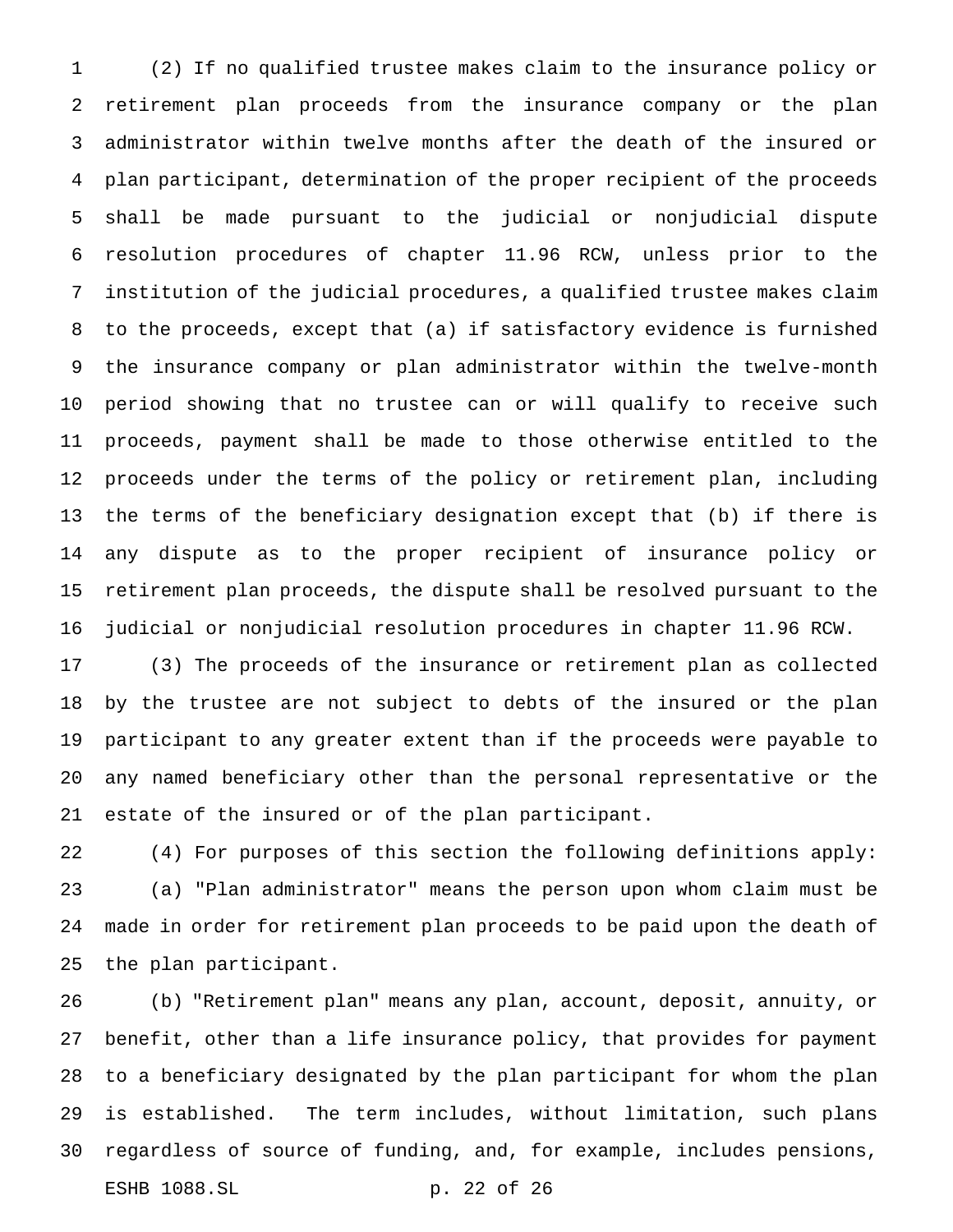annuities, stock bonus plans, employee stock ownership plans, profit sharing plans, self-employed retirement plans, individual retirement accounts, individual retirement annuities, and retirement bonds, as well as any other retirement plan or program.

5 (c) "Trustee" includes any custodian under chapter ((<del>11.93</del>)) <u>11.--</u> RCW (sections 1 through 26 of this 1991 act) or any similar statutory provisions of any other state and the terms "trust agreement" and 8 "will" refer to the provisions of chapter ((<del>11.93)) 11.--</del> RCW (sections 9 1 through 26 of this 1991 act) or such similar statutory provisions of any other state.

 (5) Enactment of this section does not invalidate life insurance policy or retirement plan beneficiary designations executed prior to January 1, 1985, naming a trustee established by will or by trust agreement.

 **Sec. 30.** RCW 67.70.220 and 1985 c 7 s 128 are each amended to read as follows:

 If the person entitled to a prize is under the age of eighteen years, and such prize is less than five thousand dollars, the director may direct payment of the prize by delivery to an adult member of the minor's family or a guardian of the minor of a check or draft payable to the order of such minor. If the person entitled to a prize is under the age of eighteen years, and such prize is five thousand dollars or more, the director may direct payment to such minor by depositing the amount of the prize in any bank to the credit of an adult member of the minor's family or a guardian of the minor as custodian for such minor. The person so named as custodian shall have the same duties and powers as a person designated as a custodian in a manner prescribed by the 28 Washington uniform ((gifts)) transfers to minors act, chapter ((11.93)) 29 11.-- RCW (sections 1 through 26 of this 1991 act), and for the p. 23 of 26 ESHB 1088.SL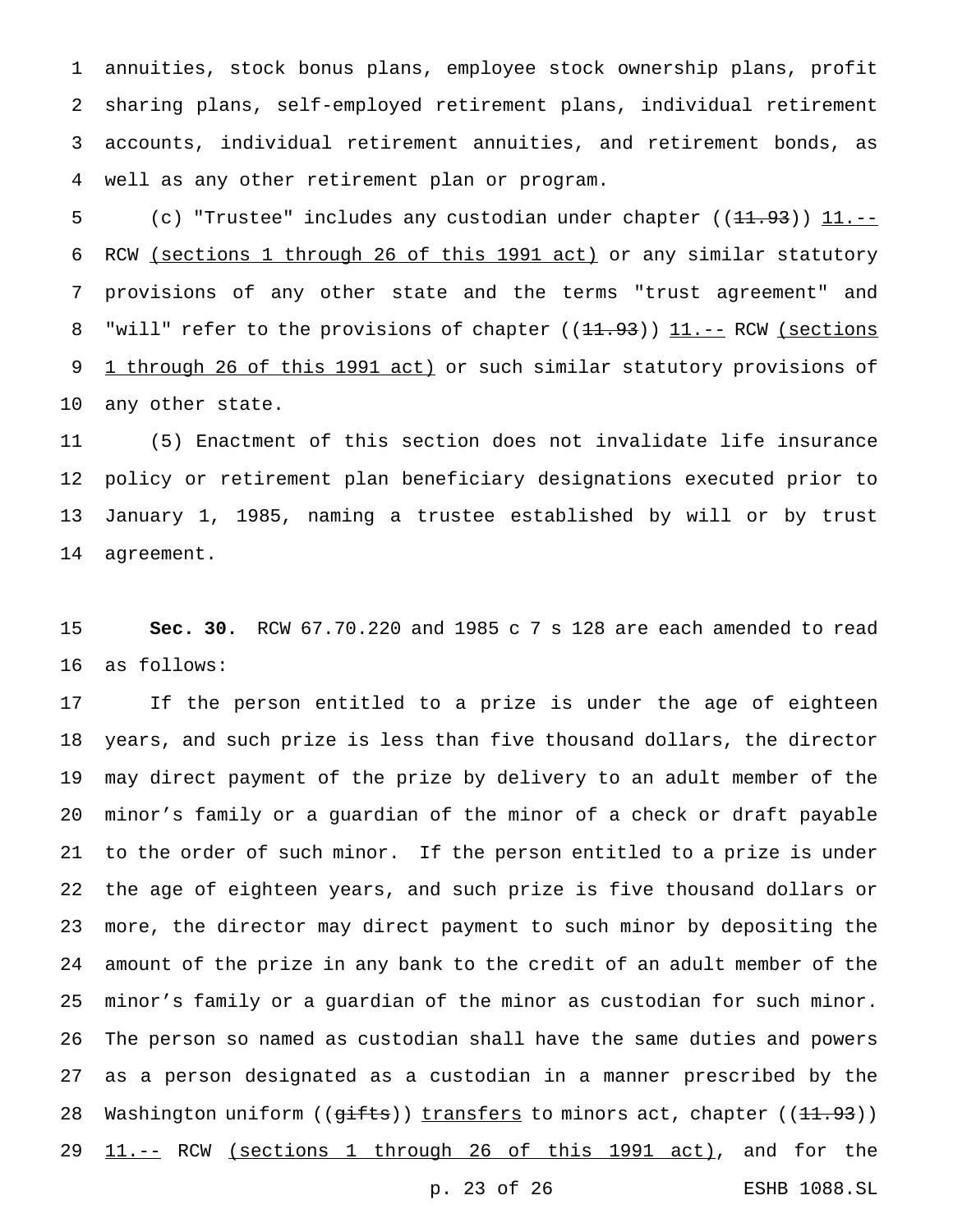purposes of this section the terms "adult member of a minor's family," "guardian of a minor," and "bank" shall have the same meaning as in 3 chapter ((11.93)) 11.-- RCW (sections 1 through 26 of this 1991 act). The commission and the director shall be discharged of all further liability upon payment of a prize to a minor pursuant to this section.

 NEW SECTION. **Sec. 31.** RCW 11.76.090 and 1988 c 29 s 4, 1974 ex.s. c 117 s 11, 1971 c 28 s 2, & 1965 c 145 s 11.76.090 are each repealed.

 **Sec. 32.** RCW 11.92.140 and 1990 c 122 s 32 are each amended to read as follows:

 The court, upon the petition of a guardian of the estate of an incapacitated person other than the guardian of a minor, and after such notice as the court directs and other notice to all persons interested as required by chapter 11.96 RCW, may authorize the guardian to take any action, or to apply funds not required for the incapacitated person's own maintenance and support, in any fashion the court approves as being in keeping with the incapacitated person's wishes so far as they can be ascertained and as designed to minimize insofar as possible current or prospective state or federal income and estate taxes, permit entitlement under otherwise available federal or state medical or other assistance programs, and to provide for gifts to such charities, relatives, and friends as would be likely recipients of donations from the incapacitated person.

 The action or application of funds may include but shall not be limited to the making of gifts, to the conveyance or release of the incapacitated person's contingent and expectant interests in property including marital property rights and any right of survivorship incident to joint tenancy or tenancy by the entirety, to the exercise or release of the incapacitated person's powers as donee of a power of ESHB 1088.SL p. 24 of 26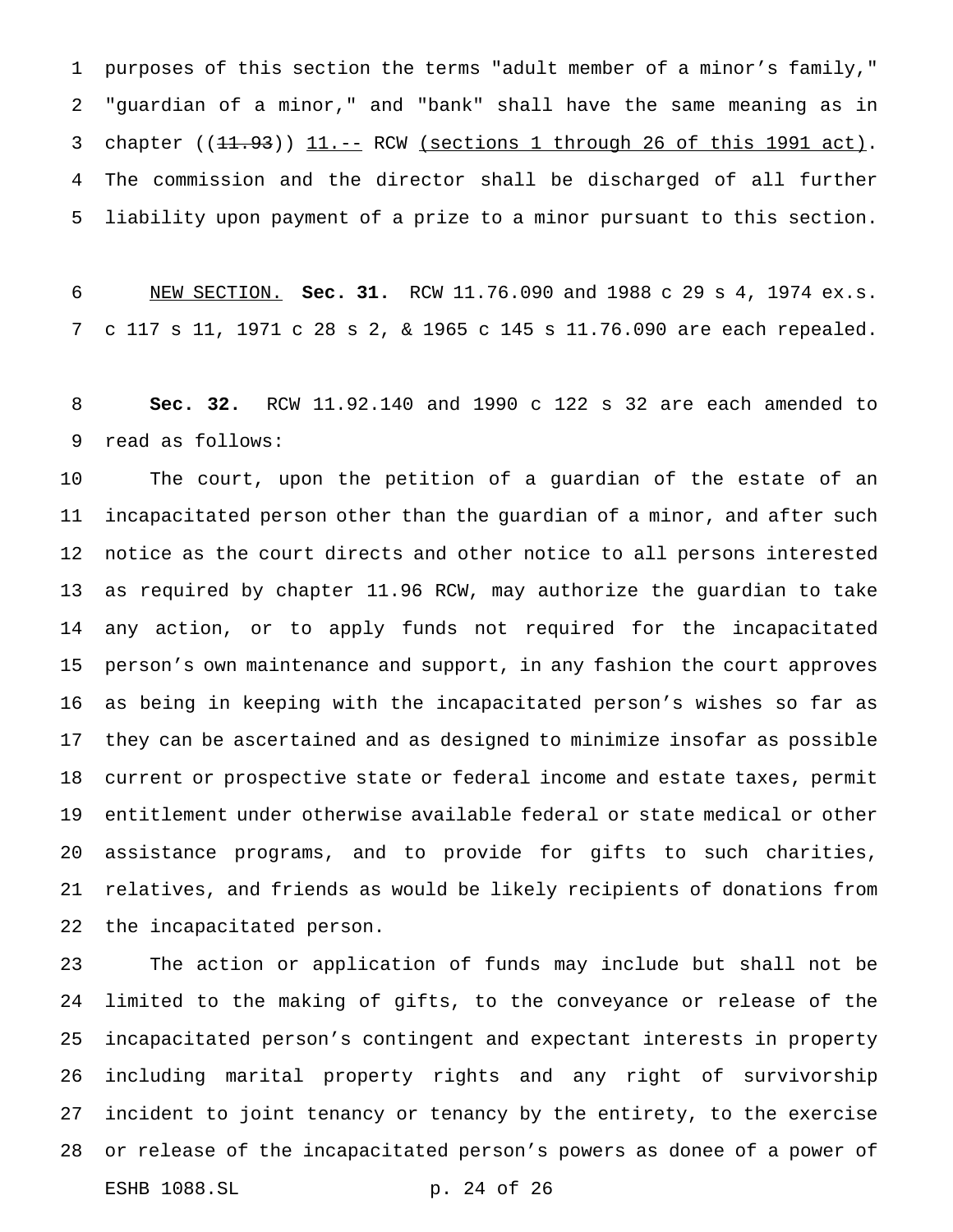appointment, the making of contracts, the creation of revocable or irrevocable trusts of property of the incapacitated person's estate which may extend beyond the incapacitated person's disability or life, 4 the establishment of custodianships for the benefit of a minor under chapter 11.93 RCW, the Washington uniform transfers to minors act, the exercise of options of the incapacitated person to purchase securities or other property, the exercise of the incapacitated person's right to elect options and to change beneficiaries under insurance and annuity policies and the surrendering of policies for their cash value, the exercise of the incapacitated person's right to any elective share in the estate of the incapacitated person's deceased spouse, and the renunciation or disclaimer of any interest acquired by testate or intestate succession or by inter vivos transfer.

 The guardian in the petition shall briefly outline the action or application of funds for which approval is sought, the results expected to be accomplished thereby and the savings expected to accrue. The proposed action or application of funds may include gifts of the incapacitated person's personal or real property. Gifts may be for the benefit of prospective legatees, devisees, or heirs apparent of the incapacitated person, or may be made to individuals or charities in which the incapacitated person is believed to have an interest. Gifts may or may not, in the discretion of the court, be treated as advancements to donees who would otherwise inherit property from the incapacitated person under the incapacitated person's will or under the laws of descent and distribution. The guardian shall also indicate in the petition that any planned disposition is consistent with the intentions of the incapacitated person insofar as the intentions can be ascertained, and if the incapacitated person's intentions cannot be ascertained, the incapacitated person will be presumed to favor reduction in the incidence of the various forms of taxation and the